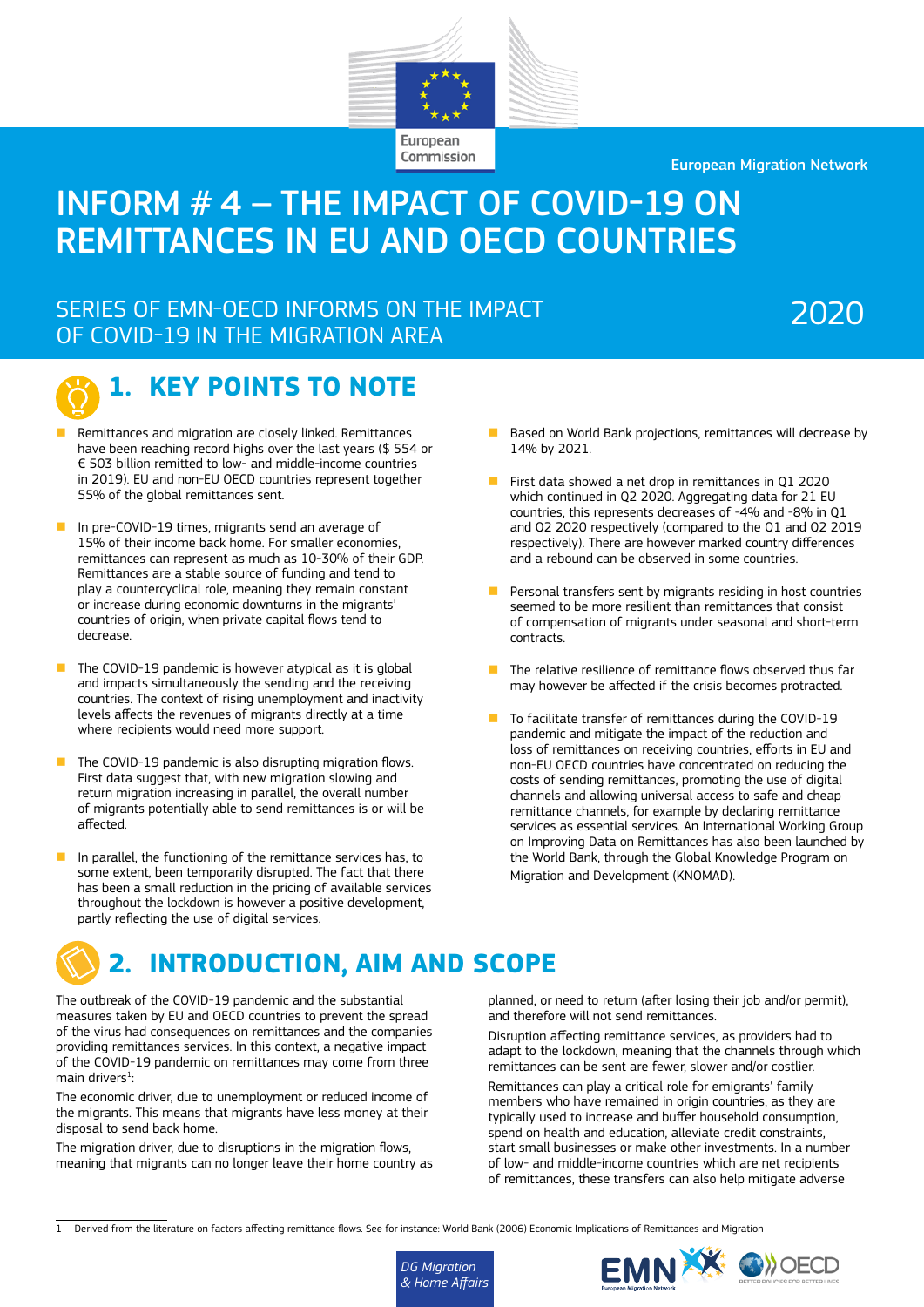macroeconomic shocks because they tend to be countercyclical or at least remain stable.<sup>2</sup> A decrease in remittances can therefore be particularly damaging when the recipient country's economy undergoes a negative economic shock.

This joint EMN – OECD Inform reports on the impact of COVID-19 on international remittances in EU and OECD countries, since February 2020. After a brief summary of the background and context (section 3), the Inform will cover in detail each of three main drivers possibly impacting remittance flows: a) the economic driver, b) the migration driver, and c) the disruptions affecting remittance service providers (section 4). It will explore the impact of the COVID-19 pandemic on remittances flows thus far and the available projections (section 5). It will also outline policy recommendations made at the international level to maintain the flow of remittances as well as examples of measures which have been taken in the EU and non-EU OECD countries (section 6).

The Inform is based on information collected by the EMN National Contact Points (NCPs) through two common questionnaires via the EMN Ad-Hoc Query (AHQ) tool on the impact of COVID-19 on remittances;<sup>3</sup> <sup>4</sup> and on information collected from non-EU OECD countries via the OECD Working Party on Migration. Information

# **3. BACKGROUND AND CONTEXT**

## **3.1. REMITTANCES FLOWS INVOLVING EU AND NON-EU OECD COUNTRIES**

Remittances to low- and middle-income countries reached a record high in 2019 (\$ 554 billion or € 503 billion<sup>5</sup>). They were projected to increase to \$ 574 billion (or € 521 billion) in 2020.<sup>6</sup> The EU and non-EU OECD countries represent together 55% of the global remittances sent. The United States, Switzerland, Germany, France and Luxembourg are among the top ten sending countries globally.

### **Box 1: Definition of remittances and data issues**

In common language, remittances are money sent back home by immigrants, typically representing a share of their earnings in the host country.

The official statistical definition only partially reflects this common understanding. Internationally comparable data on remittances is sourced from balance of payments statistics (which record financial transactions between a country and the rest of the world). As per the IMF's Balance of Payments manual (sixth edition, BPM6), the two items in the balance of payments framework that substantially relate to remittances are 'personal transfers' and 'compensation of employees' (1) Personal transfers refer to current transfers in cash or in kind made or received by residents from or to individuals in other countries;

regarding EU Member States, Norway and the United Kingdom has been sourced from the EMN, while information on OECD Member States outside of the EU has been provided by the OECD. Furthermore, relevant information collected via DG FISMA (Directorate‑General for Financial Stability, Financial Services and Capital Markets Union of the European Commission) has also been incorporated in this Inform. Lastly, data from the World Bank, International Monetary Fund (IMF) and Eurostat have provided useful context and quantitative information.

This Inform is part of a series of Informs addressing further topics exploring the impact of COVID-19 in the migration area. These include as the following topics:

- Residence permits and migrant unemployment (July 2020):
- International students (September 2020);
- n Maintaining key legal migration flows in times of pandemic (October 2020); and
- Impact on return procedures (forthcoming: January 2021).

(2) Compensation of employees refers to income earned by non-residents under border, seasonal or short-term work contracts and the income of workers who are employed by embassies, international organisations and non-resident companies. The entire income of both categories of workers is included in this definition, regardless of whether it is transferred in the country of origin or not.

There are, however, many limitations concerning the available remittances data. Some countries do not report any data whilst amongst those that do, there is significant heterogeneity in the quality of the data provided. Money channelled through money transfer operators, post offices or mobile transfer companies is not systematically included in the statistics. Furthermore, informal remittance channels are by definition excluded from the statistics. This makes it hard to estimate the true size of remittances especially in some countries, and notably when it comes to South-South corridors.

Source: Migration data portal at https://migrationdataportal.org/themes/remittances and International Monetary Fund (2009) Balance of Payments and International Investment Position Manual, 6th edition (BPM6), IMF, Washington, D.C.

The appearance of Switzerland and Luxembourg in the top ten relates to the component "compensation of employees", rather than "personal transfers" (see the Box above for a definition of remittances). As shown in Table 1 in the Annex, their balance for "compensation of employees" is largely negative and reflects that these countries are the most common destination for crossborder commuters in the EU.7

The net sending European countries of personal transfers are mostly from the western part of the EU (France, Germany, Italy,

- World Bank (2019) Migration and Development Brief 31.
- 7 Luxembourg has 181,000 cross-border inbound commuters, Switzerland 332,000. Source: Eurostat (2016) Statistics on commuting patterns at regional level, available at: <u>https://ec.europa.eu/eurostat/statistics-explained/pdfscache/50943.pdf</u><br>Swiss Statistical Office (2020) , available at: <u>https://www.bfs.admin.ch/bfs/fr/home/statistiques/travail-</u> [etrangers/frontaliers.html](https://www.bfs.admin.ch/bfs/fr/home/statistiques/travail-remuneration/activite-professionnelle-temps-travail/actifs-occupes/suisses-etrangers/frontaliers.html)

<sup>2</sup> See Frankel (2009) Are Bilateral Remittances Countercyclical? Or KNOMAD (2016) Remittances over the Business Cycle: Theory and Evidence<br>2 EMN Ad Hoc Query 12020 36 Reduction or loss of remittances due to COVID-19 (Part 1

<sup>3</sup> EMN Ad Hoc Query, '2020.36 Reduction or loss of remittances due to COVID-19 (Part 1)', launched on 4 June 2020. Responses were provided by the EMN National Contact Points (NCP) from the following countries: BE, BG, HR, CY, CZ, EE, FI, FR, DE, EL, HU, IE, IT, LV, LT, LU, MT, NL, PL, PT, SK, SI, ES, SE and NO, and EMN Ad Hoc Query, '2020.61 Impact of COVID-19 on remittances (Part 2)', launched on 13 September 2020. Responses were provided by the EMN National Contact Points (NCP) from the following countries: AT, BE, HR, CY, CZ, EE, DE, ES, FI, FR, HU, IE, IT, LV, LT, LU, MT, NL, PT, SE, SI, SK, UK and NO.

<sup>4</sup> Following the United Kingdom's departure from the European Union on 31 January 2020, the EMN National Contact Point of the United Kingdom is participating in selected EMN outputs during the transition period.

<sup>5</sup> Converted to Euros using the official monthly accounting rate for the euro (December 2019). Source: InforEuro website.<br>6 World Bank (2019) Migration and Development Brief 31.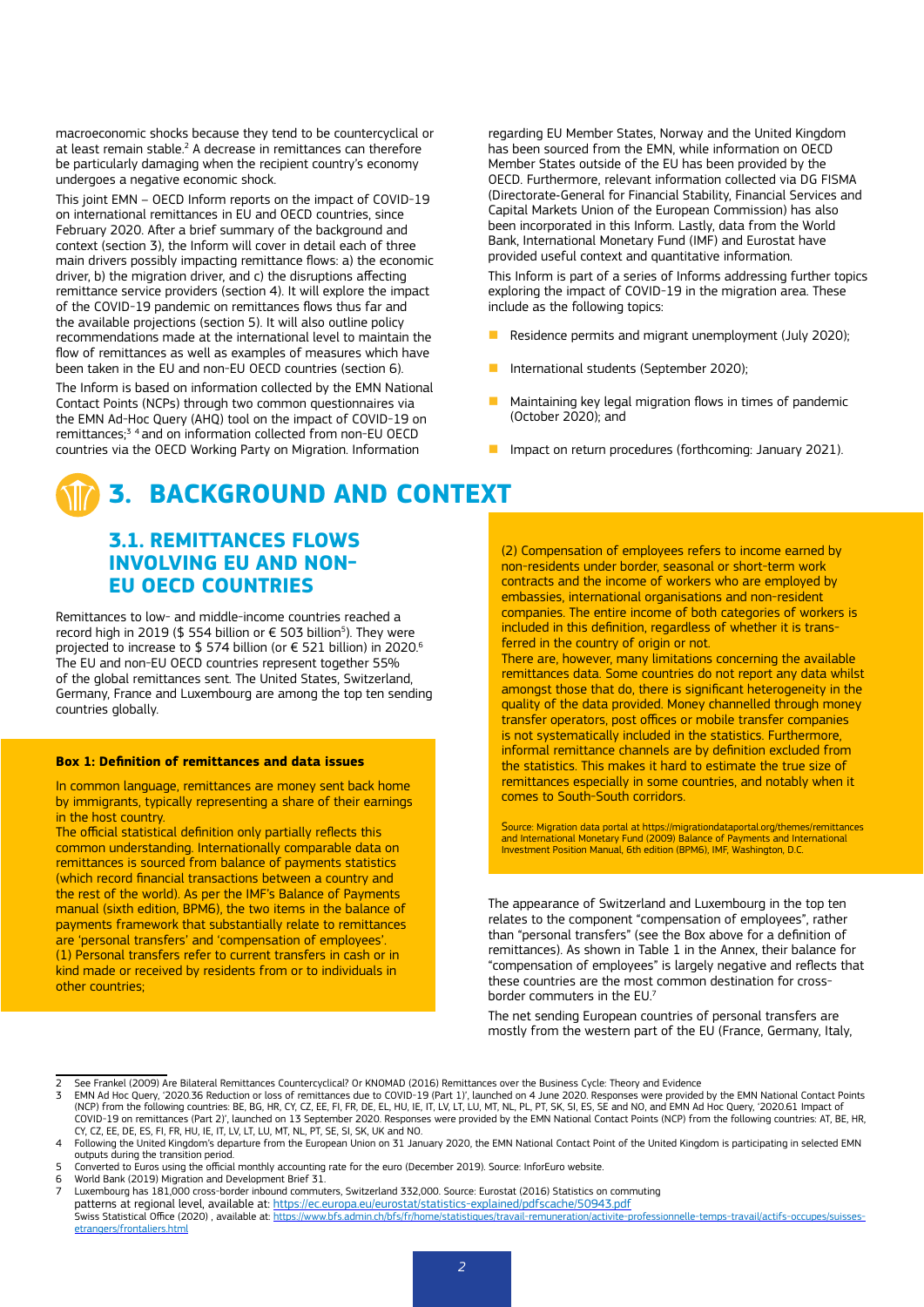Belgium and Ireland are the top five sending countries in the EU) (see Table 1 in Annex).

However, the situation of EU and non-EU OECD countries is not homogeneous, with some countries being net recipients of remittances. Romania, Poland, Croatia, Bulgaria and Lithuania are among the EU countries being the largest net receivers of personal transfers more specifically.<sup>8</sup> For those countries (except Poland), remittances inflows represent more than 2% of GDP (see Table 2 in Annex). Among non-EU OECD countries, Mexico and Colombia stand out with a significantly negative remittances balance.

Mexico is among the top remittance recipients in absolute terms (USD 38 billion or € 32 billion) behind India (USD 83 billion or € 71 billion) and China (USD 68 billion or € 58 billion). These countries, together with other large economies, are among the top recipient countries of EU and non-EU OECD countries' remittances (see Figure 2).

When considering the ratio of remittances to gross domestic product (GDP), the top recipients are smaller economies for whom remittances sent back by migrants are a crucial source of external financing (see Figure 3). Small island countries have the highest

remittance-to-GDP ratio, together with countries such as Nepal, where the remittance-to-GDP ratio reaches more than 25% in 2019. In 14<sup>9</sup> of the 20 countries most reliant on remittances, the EU and non-EU OECD countries play a key role in sending remittances as opposed to other countries such as GCC countries, <sup>10</sup> Russia and China. This includes recipient countries which are reliant on a small number of sending countries (less than 15 countries sending remittances), e.g. Tonga, Comoros, Samoa, Kosovo and Marshall Islands.

The differences in the destination of outflows originating from EU vs non-EU OECD countries largely reflect the respective origins of their migrant populations, e.g. with the EU countries sending remittances to neighbouring Eastern European countries and South Mediterranean countries and the United States sending remittances to Latin American and Caribbean countries. Table 3 in the annex maps, for selected EU countries representing the largest senders of personal transfers (Italy, Germany and Belgium), the top 10 countries of citizenship of their third-country nationals versus the top 10 destinations of their remittances. This further illustrates the link between migration and remittances.

### **FIGURE 1: SHARE OF EU AND NON-EU OECD COUNTRIES IN REMITTANCES OUTFLOWS (ON THE LEFT) AND TOP 20 REMITTANCES SENDING COUNTRIES (ON THE RIGHT), 2018 (USD MILLION)**



Source: World Bank Annual Remittances Data, 2018 Outward data (updated as of April 2020)

economic union consisting of all Arab states of the Persian Gulf - Bahrain, Kuwait, Oman, Qatar, Saudi Arabia, and the United Arab Emirates - except Iraq.

<sup>8</sup> In the EU context, we looked at personal transfers more specifically, to look beyond the EU cross border work issue.

<sup>9</sup> Tonga, Haiti, El Salvador, Honduras, Comoros, Samoa, Moldova, Jamaica, Kosovo, Gambia, Marshall Islands, Lebanon, Cabo Verde, Guatemala.<br>10 GGC refers to the Gulf Cooperation Council for the Arab States of the Gulf,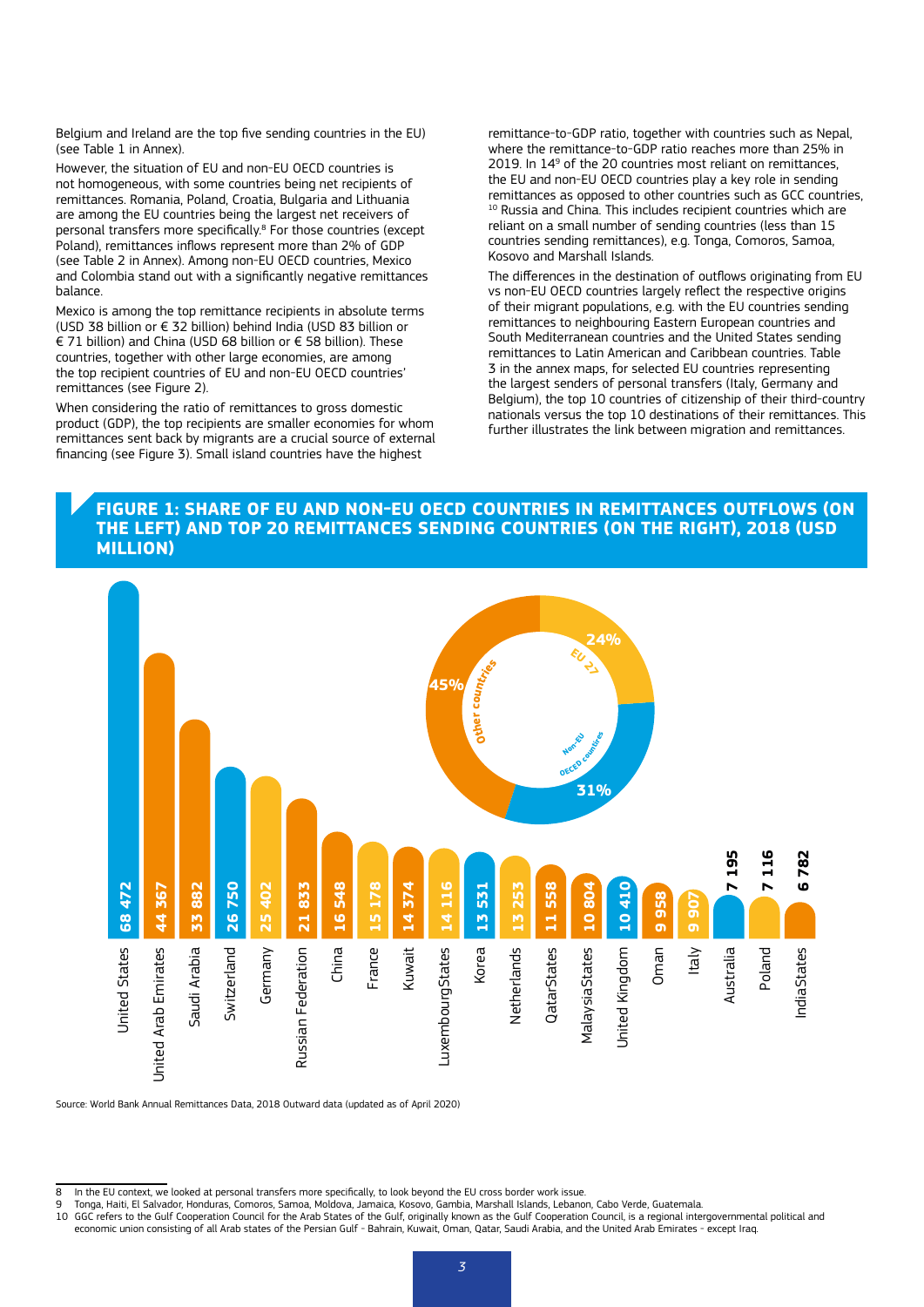## **FIGURE 2: TOP COUNTRIES (OUTSIDE THE EU) RECEIVING REMITTANCES FROM EU (ON THE LEFT) AND FROM NON-EU OECD COUNTRIES (ON THE RIGHT), IN ABSOLUTE NUMBERS (2018, USD MILLION)**



Source: World Bank Annual Remittances Data, 2018 Outward data (updated as of April 2020)

### **FIGURE 3: TOP COUNTRIES RECEIVING REMITTANCES IN RELATIVE TERMS (REMITTANCE-TO-GDP RATIO IN 2018): SHARE OF EU, NON-EU OECD AND OTHER COUNTRIES IN REMITTANCES RECEIVED (BELOW) AND NUMBER OF COUNTRIES SENDING REMITTANCES (ABOVE)**



Source: World Bank Bilateral Remittances Matrix, 2018 data (updated as of October 2019)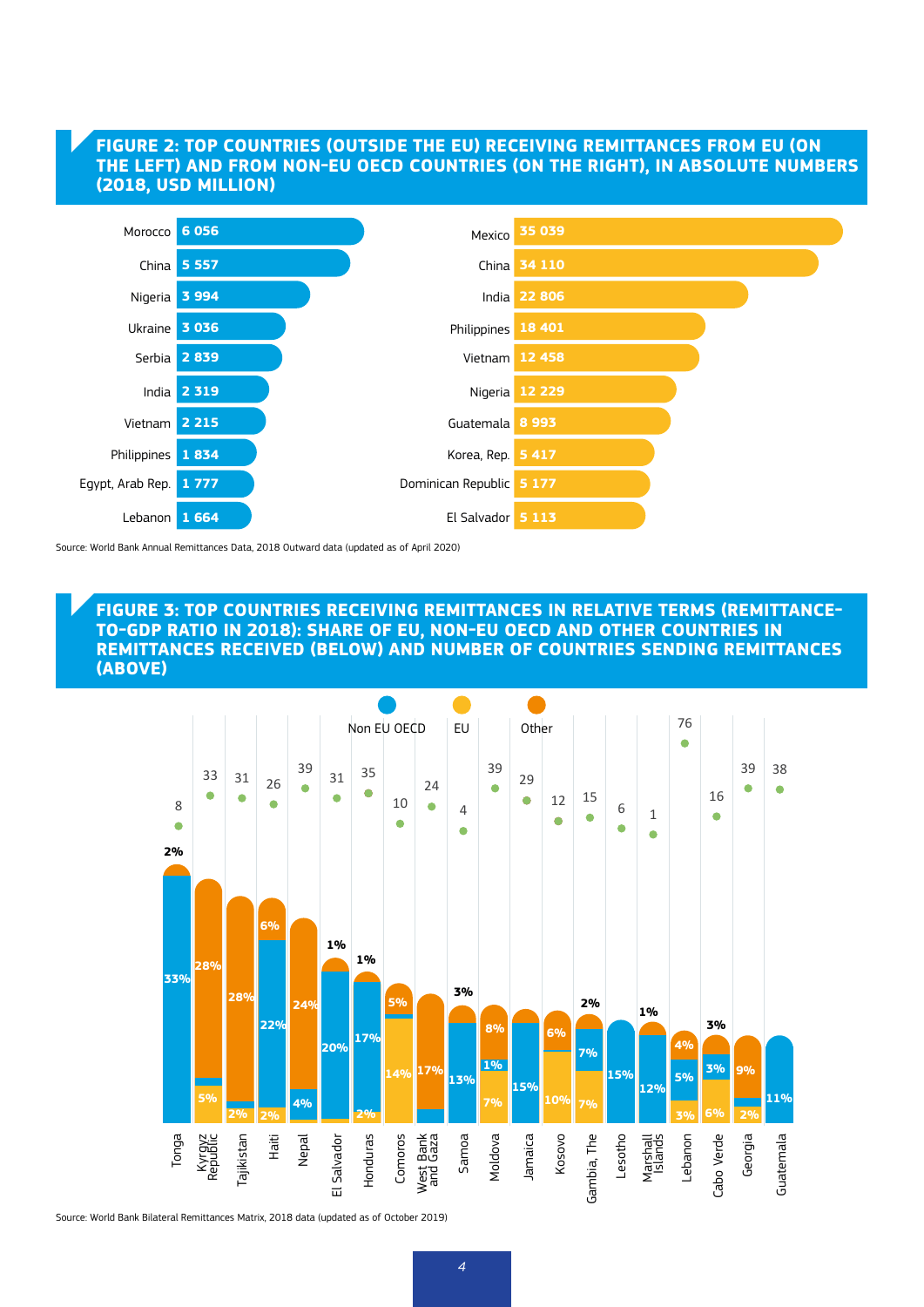## **3.2. IMPACT OF ECONOMIC SHOCKS ON REMITTANCES FLOWS**

Remittances are the least volatile of inflows into developing countries, as evidenced by IMF data. Figure 4 below shows that remittances are twice more stable than official development assistance (ODA) and seven times more stable than exports.

As mentioned above, remittances tend to be countercyclical and can help dampen negative shocks in recipient countries. Even when sending countries are affected, remittances proved in the past to be quite resilient. For instance, during the global financial crisis in 2008/09, remittances had dropped by 5%, before rebounding and normalising again. The current crisis is however unprecedented in terms of expected impact on remittances. This time, the projected declines are much larger, in a context where recipient countries are now also directly impacted by the pandemic. In April 2020, the World Bank issued a report<sup>11</sup> predicting a drop in remittances by 20% for the year 2020, with the reduction in wages and the employment of migrant workers in host nations being the main explaining factor.<sup>12</sup> The IMF produced similar estimates using their own methodology, based on how remittances reacted to the slowdown after the 2008 global financial crisis, predicting a drop by 19% from the remittances sent from the Euro Area.<sup>13</sup> The first World Bank estimates have been revised in Autumn 2020 in light of the latest information concerning the possible recurrence of COVID-19 phases: the projected decline is now more gradual but more prolonged: -14% by 2021.14

First and foremost, a drop in remittances would have direct impact on the millions of households concerned, at a time where those households are also at risk of losing their primary sources of income, i.e. employment. Globally, 800 million people are estimated to be dependent on remittances to various degrees.<sup>15</sup> While the macroeconomic implications from the pandemic will essentially come directly from the global recession, the expected drop in remittances may worsen the macroeconomic context as well, especially in those countries where for example the remittance-to-GDP ratio is high, where the country depends on remittances as a source of international currency, and/or where the share of households receiving remittances is high and transfers are mostly used for consumption. The negative consequences could notably extend to:16

- The fiscal level, as a reduced consumption not only impact GDP levels directly but also implies a lower base to raise VAT, as social spending pressures will increase;
- $\blacksquare$  The financial sector, as institutions will lose access to one source of foreign exchange and may tighten their access to credit conditions as a result;
- n Monetary policy, e.g. because of impacts on exchange rates and devaluation pressures in a context where increased exports cannot be used to compensate; and
- The labour market, as the self-employed in countries of origin may use remittances as a source of funding for their small business.

## **FIGURE 4: VOLATILITY OF INFLOWS INTO DEVELOPING COUNTRIES (COEFFICIENT OF VARIATION IN PERCENT, 1980-2018)**



Source: presentation by Ralph Chami from the IMF, for the Council of Europe's webinar on 'Importance of migrants' remittances in times of crisis', 5 October 2020; updating the data presented in: IMF (2008) Macroeconomic Consequences of Remittances, Occasional paper 259

<sup>11</sup> World Bank (2020) Migration and Development Brief 32.

<sup>12</sup> The WB model based on a standard remittance estimation model that estimates remittances as a function of income in migrants' countries of destination and origin.

<sup>13</sup> IMF blog post available at: https://blogs.imf.org/2020/09/11/supporting-migrants-and-remittances-as-covid-19-rages-on/

<sup>14</sup> World Bank (2020) Migration and Development Brief 33.

<sup>15</sup> IFAD data, Sending Money Home report.

<sup>16</sup> On the economic effects of remittances see for instance: OECD (2016) International Migrant Remittances and their Role in Development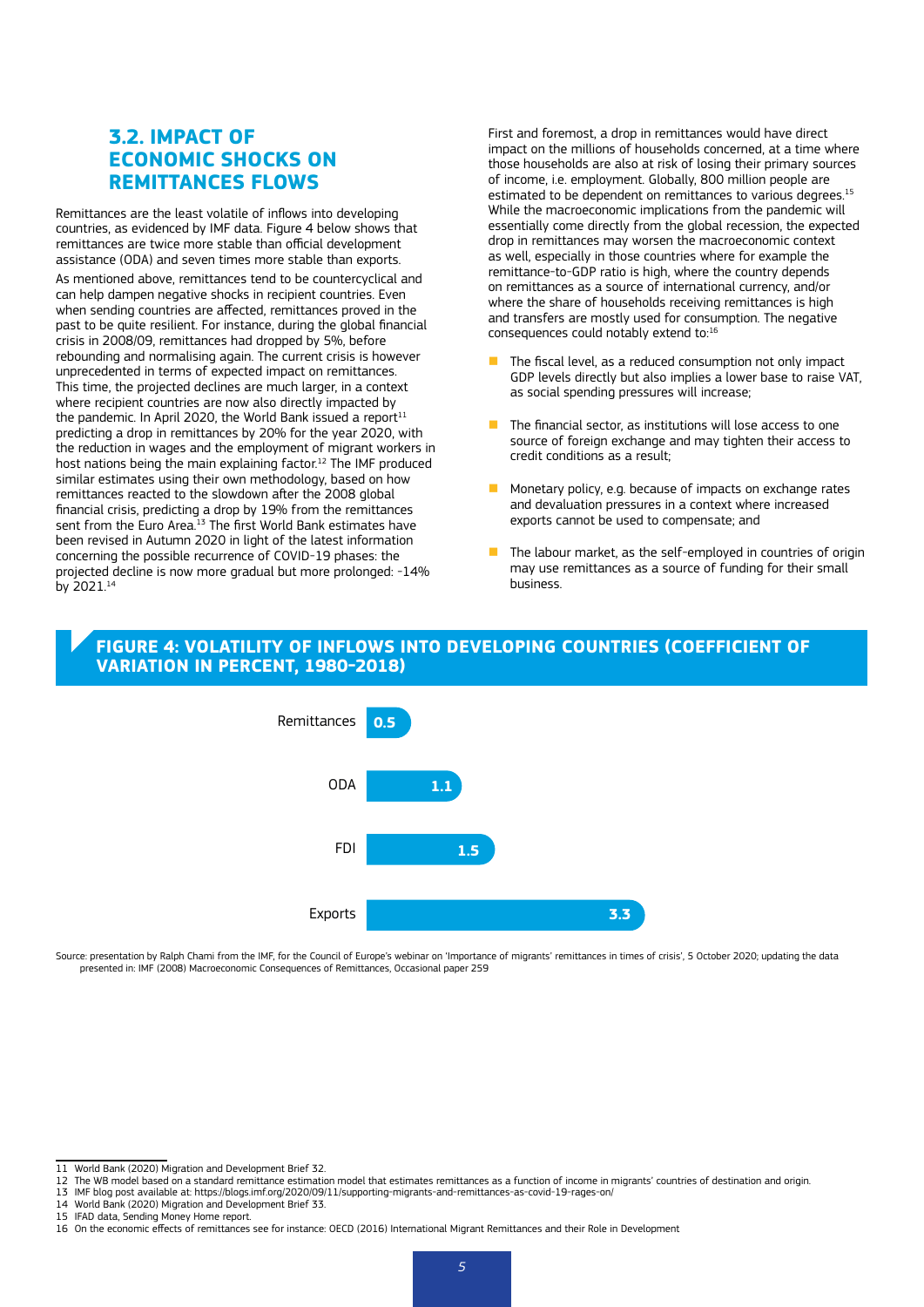# **4. MAIN DRIVERS AFFECTING REMITTANCE FLOWS**

## **4.1. THE ECONOMIC DRIVER**

The first EMN – OECD Inform in this series $17$  discussed how migrant workers are especially vulnerable in the COVID-19 context both from an economic and health perspective, due to the high prevalence among them of temporary contracts, their tendency to work in nontele-workable occupations and their higher exposure to pandemicspecific risks (at work for key workers and/or due to living conditions /poverty levels).

According to the first unemployment statistics which are becoming available, the vulnerabilities of migrants seem indeed to have translated into disproportionate economic challenges. Total unemployment rates (including for the native-born) have thus far increased modestly, from 6.6% in Q2 2019 to 6.7% in Q2 2020 in the EU27 according to Eurostat data.18 Over the same time period, unemployment of the foreign-born<sup>19</sup> increased from 10.7% to 11.8%. While the foreign-born have already experienced a much higher increase than the general population (+1.1 p.p. vs +0.1 p.p.), the increase in unemployment rates could be much higher in the coming months as governmental measures meant to prevent the outbreak of mass unemployment, including wage support programmes or suspensions of dismissals, expire.<sup>20</sup> The largest increases in unemployment rates of the foreign-born<sup>21</sup>  $($ 3 p.p.) have been observed in Spain, Sweden, Latvia22 and Austria. At the other end of the spectrum, some EU and non-EU OECD countries experienced, at least for the moment, reductions in their unemployment rates including those of foreign-born. This was the case in Italy, France, Poland and Denmark (see Table 4 in Annex).

In the COVID-19 context, there is a need to look beyond unemployment rates to obtain a full picture of labour market impacts. The COVID-19 outbreak and the measures applied to combat it triggered decreasing labour force participation rates. School closures and other restrictions have prevented job searches and meant that many were no longer meeting the Eurostat unemployment definition (as they were not actively looking for a job or were no longer available for work, e.g. if they had to take care of their children). Changes in employment rates tend to illustrate that impacts have been higher than the evolution of unemployment alone would suggest. It also confirms that immigrants have been disproportionately affected by the crisis: according to Eurostat data,<sup>23</sup> the overall employment rate of EU27 dropped from 68.5% in Q2 2019 to 66.9% in Q2 2020. For the foreign-born, the drop was largest, from 65.5% to 62%. In the United States, a similar phenomenon is observed: the employment rate of the native-born dropped from 60.4% in September 2019 to 56.4% in September 2020, while the foreign-born experienced a somewhat more severe drop, from 64.2% to 58.4%.

Given the rising unemployment and inactivity levels overall, the capacity of foreigners to send remittances to their families was likely affected. Migrants in the informal sector, not covered by the above statistics, would have been negatively affected as well. In the recent World Bank's study,<sup>24</sup> the economic driver was considered to be the main reason behind the expected drop in remittances. Despite their economic difficulties in the country in which they live, however,

migrants may try harder to send money to their home country, given that the challenges faced by the recipients there could be even more severe.

## **4.2. THE MIGRATION DRIVER**

In parallel to the economic developments, the entry of new workers was sharply curtailed in most countries, due to the imposition of restrictions on admission introduced to counter the spread of COVID-19. First data from OECD countries<sup>25</sup> suggests a drop by 46% in the number of new permits granted in the first half of 2020 as compared to the first half of 2019. The decline is even higher when looking at Q2 2020 specifically: -72% compared to Q2 2019. EU OECD countries experienced a somewhat less abrupt decrease: -35% looking at the first half of 2020 and -59% looking at Q2 2020, compared to the same respective periods in 2019. It is uncertain whether the observed impact will be offset in the coming months, especially in light of the pandemic entering its next wave and the related economic downturn which is unfolding.

Besides, after an initial period during which they may have been unable to travel back, some migrants who lost their jobs have also headed back to their country of origin. With new migration slowing and return migration increasing in parallel, the World Bank now projects that the stock of international migrants will decline in 2020.26 This could mean that despite the measures taken in the EU OECD countries, to maintain labour migration in essential sectors and introduce flexibility regarding the permits of migrants who are already based in the country, $^{27}$  the overall number of migrants potentially able to send remittances will be affected.

## **4.3. DISRUPTION OF COVID-19 ON REMITTANCES SERVICES**

### **Impact on access to remittances services**

The restrictions imposed by EU Member States and OECD countries to contain the spread of the virus have affected to various degrees the physical access of migrants to their remittance service providers, primarily during the months of March and April. Some permanent closures of Money Transfer Operators (MTOs) have been reported as well, notably in France.

Some of the disruption has been linked to the initial confusion during the first weeks of the pandemic. For instance, Belgium reported large decreases of remittances sent and received during the two first weeks of March 2020 (a decrease of over 50% and 70% respectively in the value of remittances, compared to the same period the year before). These reductions were mostly due to the initial lack of clarity regarding whether remittance providers were to be considered as essential services – which they were in Belgium.<sup>28</sup>

Overall, the extent to which access issues occurred largely depended on the strictness of the virus containment policies and, for those with strict policies in place, whether remittances services were considered essential services and the type of providers concerned (bank, postal service, MTO, digital service provider). Table 7 in the Annex provides

- 23 Eurostat, LESO, ERGACOB
- 24 World Bank (2020) Migration and Development Brief 33.

<sup>17</sup> EMN/OECD (2020) EU and OECD Member States responses to managing residence permits and migrant unemployment during the COVID-19 pandemic – EMN-OECD Inform. Brussels: European Migration Network.

<sup>18</sup> Eurostat, LFSO, URGACOB

<sup>19</sup> The foreign born refers to persons born abroad, (according to present time borders), whether in other EU Member States or non-EU countries, who are usually resident in the reporting country on 1 January of the respective year.

<sup>20</sup> See for instance Fitch Ratings (2020) European Unemployment Shock Postponed

<sup>21</sup> The foreign born refers to persons born abroad, (according to present time borders), whether in other EU Member States or non-EU countries, who are usually resident in the reporting country on 1 January of the respective year.

<sup>22</sup> In the case of Latvia, the proportion of foreign-born is particularly large as it includes recognised non-citizens.

<sup>25</sup> OECD (2020) International Migration Outlook 2020, available at: <https://doi.org/10.1787/ec98f531-en>

<sup>26</sup> World Bank (2020) Migration and Development Brief 33<br>27 Euronean Migration Network (2020) Maintaining flows of 27 European Migration Network (2020). Maintaining flows of legal migrant workers in essential sectors in times of pandemic – EMN-OECD Inform. Brussels: European Migration Network

<sup>28</sup> Information collected via DG FISMA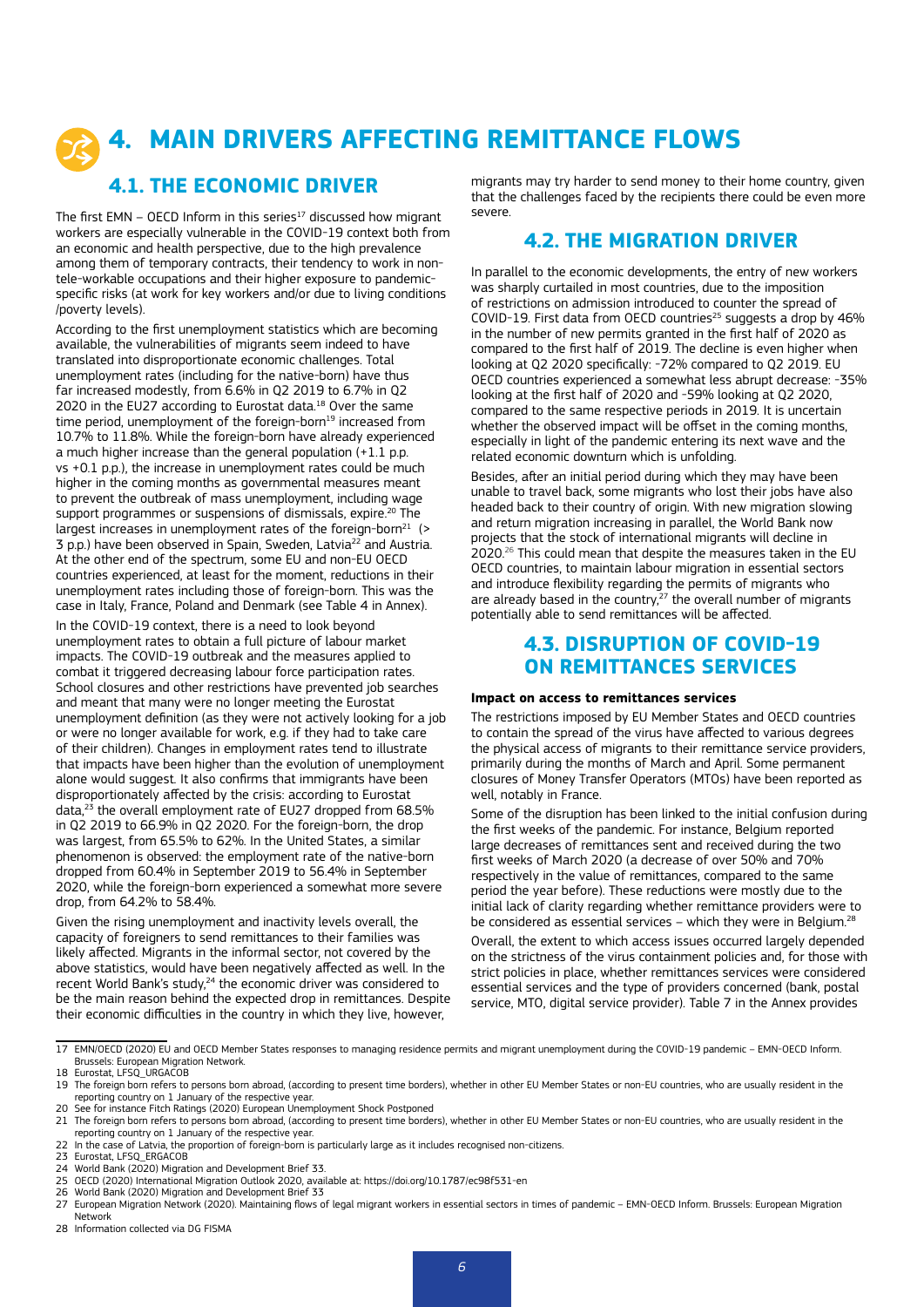an indication of the strictness of the policies imposed in each Member State by way of context.

Banks were considered essential services in twelve reporting EU Member States and the United Kingdom, i.e. in many of those which imposed some form of lockdown.<sup>29</sup>

Five EU Member States, the United Kingdom and other OECD countries considered also MTOs to be essential services.<sup>30</sup> but some access issues may still have occurred. For example, in Italy, MTOs linked to post offices and tobacconists did not close, but the MTOs within travel agencies (which represented a smaller segment of the market) had to close. In Spain, physical access to MTOs was not possible for those operating through small businesses (that were closed during the lockdown) while in Latvia and Lithuania, it was rather financial operators located in shopping malls and similar centres that were not accessible as a result of the lockdown measures. Overall, MTOs were subject to measures applicable to the outlet from which they operated (some being closed, others not). MTO-specific measures were not necessarily put in place (as reported by Slovenia).

Among those that did not consider banking and financial services as essential services, seven EU Member States nevertheless reported that remittance operations took place normally during lockdown.<sup>31</sup> This comprised countries with both strict and less strict containment policies (as presented in Table 7 in the Annex). This was also the case in several other OECD countries, such as Switzerland and Colombia for instance. Banks and MTOs' operations continued as usual in Sweden and the Netherlands which did not have a complete lockdown.

Digital, remote access solutions were available throughout the lockdown. Providers offering services in person and using cash as the instrument were comparatively more affected, given that, as described above, they had to adapt to the policies put in place, which could lead to a complete closure, reduced working hours, the need to make an appointment prior to any visit, social distancing rules impacting the number of customers which could be served, etc.. However, this rather applied to MTOs, as banks and postal offices were largely functional albeit under certain conditions. Hawala-type of businesses (those that cannot transfer money through bank accounts and used to carry cash by airplane) were particularly affected by the lockdown system, as reported notably by Finland.

Electronic solutions were reportedly put in place in order to facilitate the normal operation of the business. Those with no access to the necessary devices or digital skills i.e. most likely poor and irregular migrants, will not all have benefited from this alternative (meant to compensate for reduced on-site access). A large-scale survey is in the pipeline in France to better understand the changes in practices in the COVID-19 context (see Box).

#### **Impact on the cost of remittances services**

Not only does the COVID-19 pandemic crisis affect remittances in volume, but it can also have an impact on the costs of remitting money along the different corridors, which were already significantly different from one another. Throughout April and May 2020, the World Bank has frequently monitored the cost of sending remittances to detect any possible impact of the pandemic on the cost of sending remittances. On the one hand, it was anticipated that the restrictions hampering access to providers using cash as the instrument would mean that digital services, which are usually cheaper, would become more prevalent thus driving down costs. On the other hand, there were concerns that the pandemic would affect the stability of foreign exchange rates, thereby impacting the cost of sending remittances as well.<sup>32</sup>

The World Bank's weekly special issues showed that there has been a small reduction in the pricing of available services throughout the lockdown.33 The downward trend reflected that digital services have become more prevalent, but also illustrated a general trend. Even when comparing the pricing of the services available during the lockdown to the pricing of the very same services in the previous year, the decrease in pricing remained.

The average pricing of sending remittances slightly rebounded in Q3 2020 as more cash-based services became available again. Overall, the longer-term downward trend has continued throughout 2020, although at a slower pace compared to the United Nation's Sustainable Development Goal (SDG) objective of keeping remittance costs below 3% by 2030. The average cost of sending remittances lies at 6.75% in Q3 2020, vs 7.52% five years ago in Q3 2015 and 6.84% in Q3 2019. The country-by-country data shows marked differences, especially among non-EU OECD countries.

### **Box 2: DIASDEV project (France)**

Within the framework of the "DIASDEV" project developed by the *Agence Française de Développement* (AFD) and the *'Caisse des dépôts'* (Deposits Funds) of five countries (France, Italy, Morocco, Senegal and Tunisia), a consultation of the diasporas in France was carried ou, with 750 persons interviewed from April to July 2020. This consultation made it possible to draw up trends on the Africa-France corridors, which indicated a 23 % decline in remittances between the first semester of 2019 and the first semester of 2020, for persons who transferred money during this period. This was mainly due to the drop in income and the inaccessibility of diasporas to traditional transfer agencies which are closed. However, a fraction of diasporas have reoriented themselves towards digital channels and have also increased the amount of their remittances. To go further, the Red Mangrove Development Advisors (RMDA) firm, in charge of the feasibility study for the "DIASDEV" project, is currently liaising with the IPSOS polling group in order to carry out a larger scale survey on current diaspora remittances in France. This survey, the first of its kind in Europe on such data, would make it possible to better measure the extent of the phenomenon and to understand the possible constraints of users and the adaptation of their practices. In addition to obtaining an accurate picture, this survey would help guide policies and the choice of cooperation actions. The Ministry of Europe and Foreign Affairs (MEAE) and the AFD intend to co-finance this survey.

Source: EMN France

<sup>29</sup> For EU Member States and UK: AT, BE, EE, ES, FI, FR, IE, IT, LV, LT, LU, SI, UK. Among non-EU OECD countries: e.g. NZ.

<sup>30</sup> For EU Member States and UK: AT, BE, ES, IT, LU, UK. Among non-EU OECD countries: e.g. NZ.

<sup>31</sup> CY, CZ, DE, HR, HU, MT, SK.

<sup>32</sup> Cost of sending remittances depends on two main components: a fee and a foreign exchange margin.

<sup>33</sup> **RPW Special Issues on COVID-19,** available at:<https://remittanceprices.worldbank.org/en>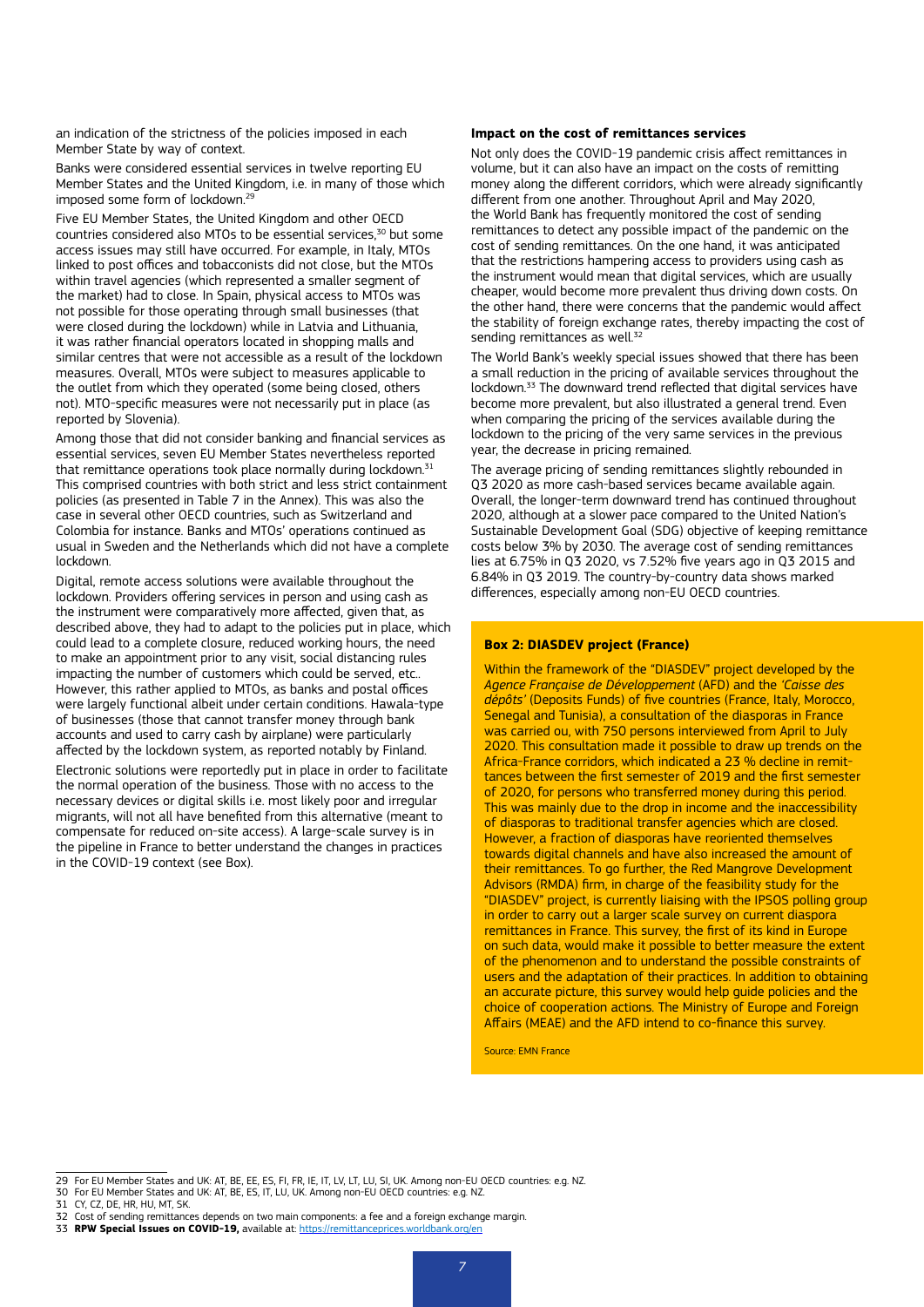## **FIGURE 5: AVERAGE COST OF SENDING REMITTANCES FROM SELECTED COUNTRIES, Q3 2015 – Q3 2020 (% OF THE AMOUNT SENT)**

|                       | Q <sub>3</sub> | Q <sub>3</sub> | Q <sub>4</sub> | Q1   | Q <sub>2</sub> | Q <sub>3</sub> |
|-----------------------|----------------|----------------|----------------|------|----------------|----------------|
|                       | 2015           | 2019           | 2019           | 2020 | 2020           | 2020           |
| <b>France</b>         | 7.56           | 6.83           | 6.76           | 6.79 | 6.27           | 6.27           |
| Germany               | 7.32           | 7.64           | 7.49           | 770  | 7.10           | 7.47           |
| <b>Italy</b>          | 6.05           | 6.33           | 5.71           | 5.68 | 5.75           | 6.15           |
| <b>Australia</b>      | 9.24           | 7.42           | 7.61           | 7.59 | 7.31           | 7.21           |
| Canada                | 9.08           | 7.94           | 8.28           | 7.44 | 7.12           | 6.27           |
| Japan                 | 12.97          | 9.99           | 9.56           | 9.40 | 10.36          | 10.58          |
| <b>Korea</b>          | 5.43           | 4.87           | 4.50           | 4.77 | 4.72           | 4.74           |
| <b>United Kingdom</b> | 7.41           | 7.28           | 7.23           | 7.42 | 6.74           | 6.57           |
| <b>United states</b>  | 6.04           | 5.36           | 5.43           | 5.36 | 5.21           | 5.14           |
| <b>Global Average</b> | 7.52           | 6.84           | 6.82           | 6.79 | 6.67           | 6.75           |

#### Source: World Bank Data, available at:<https://remittanceprices.worldbank.org/en>

Note: Data on the cost of sending and receiving small amounts of money (the local currency equivalent of USD 200, and the local currency equivalent of USD 500) in 367 "country corridors" involving 48 remittance sending countries and 105 receiving countries.

# **5. IMPACT OF COVID-19 ON REMITTANCES SENT TO THIRD COUNTRIES**

The quarterly balance of payments statistics published by the IMF provide a few first insights as to the actual impact of COVID-19 on flows of remittances during the first two quarters of 2020.

Grouping all EU countries for which data is available, a drop in the first quarter of 2020 (-4% compared to the first quarter of 2019) is apparent, which accentuated during the second quarter of the same year (-8% compared to Q2 2020). There are however marked country differences (see also Table 5 in the annex). In the four main EU sending countries<sup>34</sup> (except in Belgium), there has been an initial drop in remittances during the first quarter of 2020 (compared to the first quarter of 2019). Remittance flows then increased markedly during the second quarter in two countries, Belgium and Italy (+14% and + 5% compared to the preceding year as virus containment policies started to relax, as from May onwards). In France and

Germany however, the downward trend continued (-3% and -17% in Q2 2020 compared to Q2 2019, respectively).

In all four countries, the resilience of remittance flows has been driven by the component 'personal transfers' as opposed to the component "compensation of employees". For instance, in Italy, 'personal transfers' have increased by 30% in Q2 2020 compared to the previous year, while "compensation of employees" sharply declined (by 77%). This suggests that migrants residing in host countries have made additional efforts to increase their remittances (in light of the deteriorating situation in their countries of origin) and/ or formal channels for sending remittances have been increasingly used. In parallel, many workers who would have seasonal or shortterm contracts under normal circumstances have been unable to travel and work.

34 These four countries represented 48% of outward remittance flows from the EU in 2018.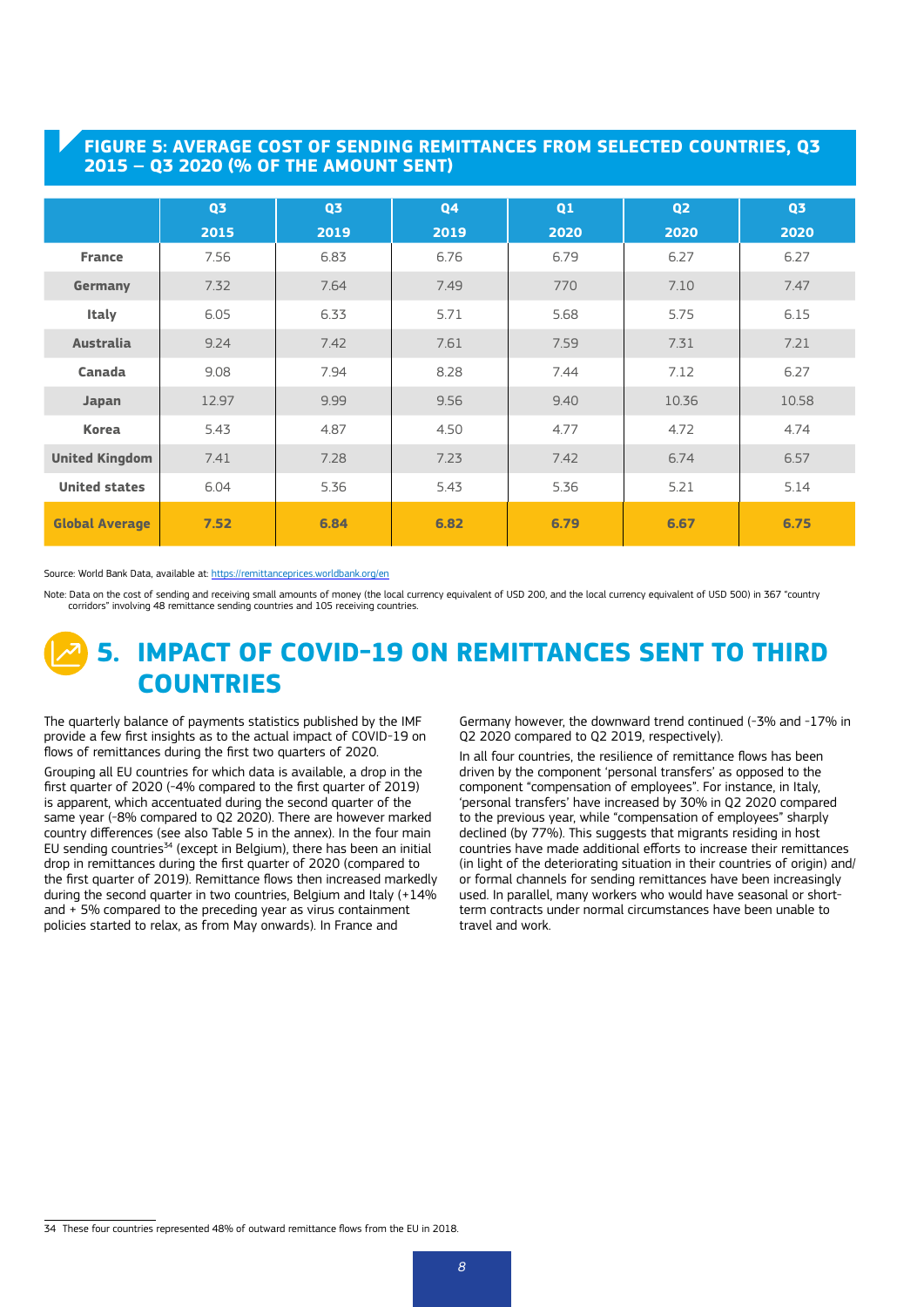### **FIGURE 6. REMITTANCES SENT FROM SELECTED EU COUNTRIES, 2015-2020 (INDEX BASE Q1 2015 = 100)**



Source: IMF, quarterly balance of payments data.

Note: Sum of "compensation of employees" and "personal transfers" (debit). Index calculated on remittances expressed in US dollar terms

\*EU aggregate: data is missing for Croatia, Denmark, Ireland, Luxembourg, Portugal and Spain

Some of the main non-EU OECD sending countries, like France and Germany, observed a sharp drop in transfers in the second quarter of 2020.<sup>35</sup> This is especially the case for Australia (-56% compared to the second quarter of 2019) and Canada (-25%), while transfers sent from the United States declined more modestly (-6%) (Figure

7). In non-EU OECD countries as well, personal transfers have been more resilient than 'compensation of employees' (-6%, 1% and -1% against -62%, -41%, -22% for Australia, Canada and United States, respectively).

### **FIGURE 7. REMITTANCES SENT FROM AUSTRALIA, CANADA AND THE UNITED STATES, 2015-2020 (INDEX BASE Q1 2015 = 100)**



Source: IMF, quarterly balance of payments data.

Note: Sum of "compensation of employees" and "personal transfers" (debit). Sum of "compensation of employees" and "personal transfers" (debit). Index calculated on remittances expressed in US dollar terms

<sup>35</sup> Table 6 in the annex includes data for other non-EU OECD sending countries.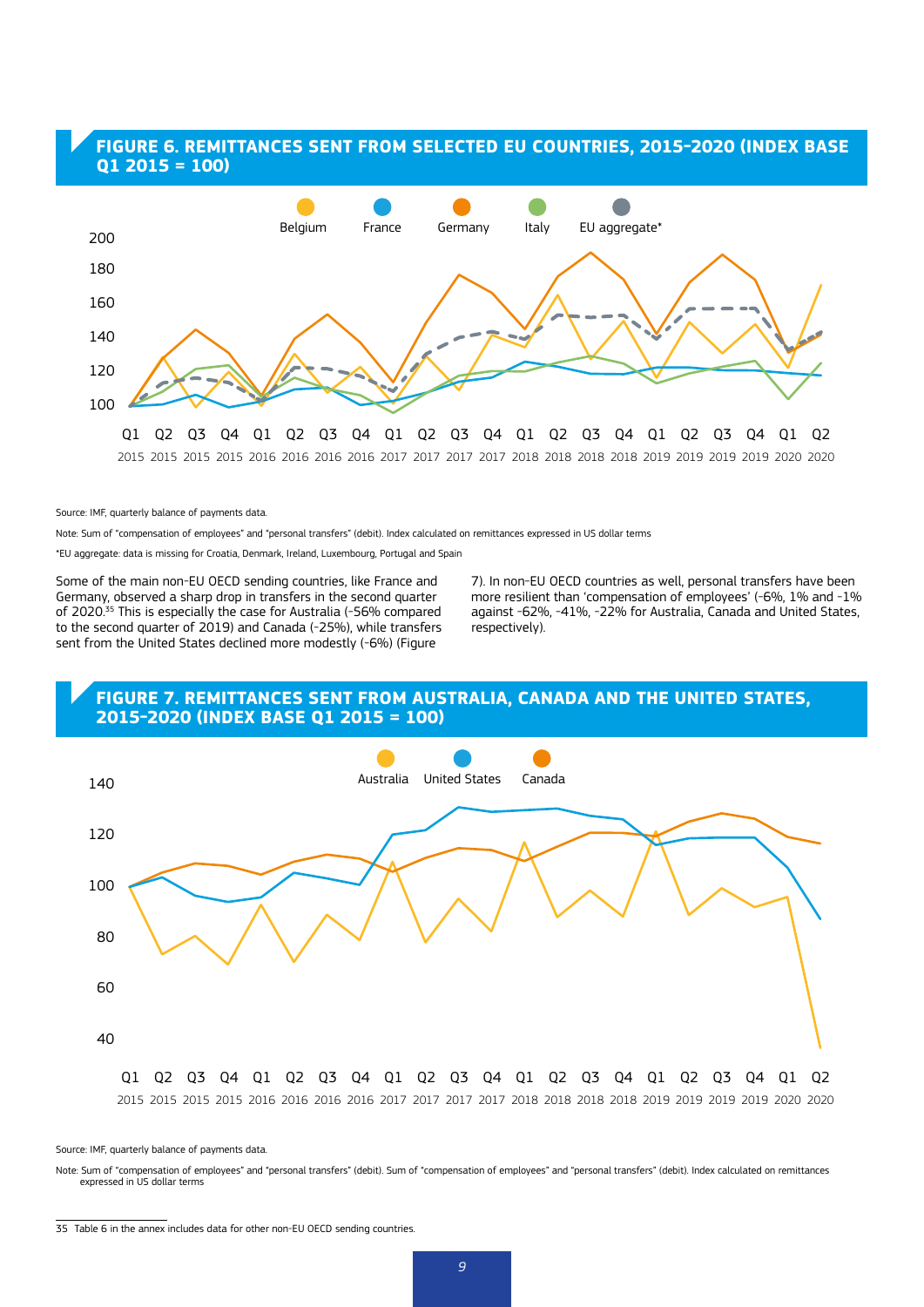The decline is also evident when looking at remittance inflows in some of the main recipient countries. Comparing Q2 2020 with Q2 2019, the decline has been largest in Serbia (-30%), Colombia (-23%), Ukraine (-21%), Morocco (-13%) and the Philippines (-10%). Only remittances sent to Mexico have remained stable (+2%), which in part may also reflect exchange rate fluctuations (national currency versus US dollar).36 India, which has been the country receiving the largest amount of remittances for many years, has witnessed a decline in remittances inflows of 8.2% between Q2 2019 and Q2 2020.

### **FIGURE 8. REMITTANCES RECEIVED BY SELECTED COUNTRIES, 2015-2020 (INDEX BASE Q1 2015 = 100)**











India

●





Source: IMF, quarterly balance of payments data.

Note: Sum of "compensation of employees" and "personal transfers" (credit). Index calculated on remittances expressed in US dollar terms

<sup>36</sup> In March and April 2020 there was favourable exchange rate between the Mexican peso and U.S. dollar. 1 USD equalled 18.8 MXN in February versus 22.3 in March or 24.2 in April 2020. It may have incentivised migrants originally from Mexico living in the US to capitalize on the favourable exchange rate to send remittances or part of their 2020. It may have incentivised migrants origi accumulated savings back to Mexico.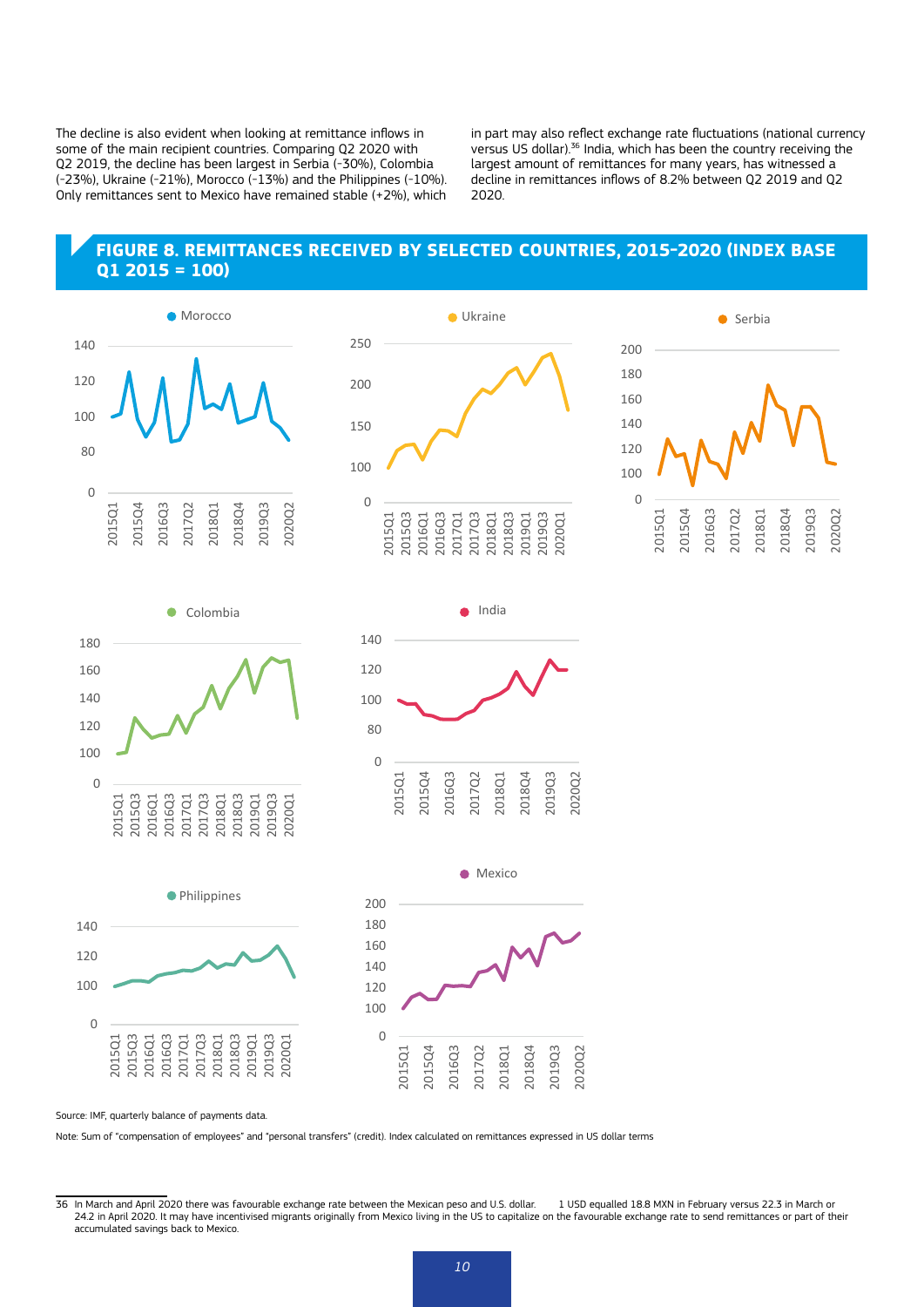Despite the partial resilience of remittance flows and the rebound effects observed for some countries in the second quarter of 2020, the outlook remains uncertain. Many countries have already been negatively impacted and the impacts of the pandemic are likely to become protracted. Migrants may have been using their savings to support families back home, as the crisis unfolded there, but this may not be sustainable over time. Overall, it is estimated that

migrants sending remittances save only 10% of their income during normal times, while sending 15 % back home.<sup>37</sup> Besides, although this cannot be supported by any statistical evidence, it is likely that the resilience of official remittances flows is partly artificial and may be explained by a shift from informal to formal channels, as lockdown and movement restrictions have made it temporarily quasi-impossible to send remittances through informal channels.

# **6. MEASURES TO FACILITATE TRANSFER OF REMITTANCES DURING COVID-19 AND MITIGATE THE IMPACT OF THE REDUCTION AND LOSS OF REMITTANCES ON RECEIVING COUNTRIES**

In the longer term, the ability of third-country nationals to send money home largely depends on the overall situation and how governments manage to mitigate the negative impacts of the pandemic. That being said, several international organisations have developed recommendations for concrete measures which should be taken to preserve remittance flows, as outlined in Box 3.<sup>38</sup> Many of these recommendations actually relate to ongoing efforts (e.g. bringing down the cost of sending remittances), as opposed to completely new measures. In parallel to the efforts made to help maintain remittance flows, efforts are also needed to fill the data gaps exposed by the crisis (regarding data on bilateral flows and remittance channels notably). An International Working Group on Improving Data on Remittances has been launched by the World Bank<sup>39</sup> with the purpose to allow for better real-time monitoring of remittance flows. It will gather national statistical offices, central banks, the World Bank, and selected international organizations.

Almost immediately after the outbreak of the COVID-19 pandemic, the International Fund for Agricultural Development (IFAD) led a coordinated response to the challenges faced by the actors in the remittances area. The Remittance Community Task Force was launched in March 2020, in order to take action to help the global community in the context of this pandemic crisis and was joined by 35 organisations. This Taskforce has issued a number of concrete recommendations to address the impact of the pandemic crisis on individuals directly involved in remittances. Moreover, in May, Switzerland and the United Kingdom, later joined by several other countries, the World Bank, the United Nations Development Programme and other UN agencies and industry groups, also called for action to ensure that migrant communities can continue to send money and also to improve the remittance system. It notably urges policymakers to declare the provision of remittances as an essential public service and to support the development of more efficient digital remittance channels.

The European Commission also participated in developing wider operational measures in the Remittance Community Task Force, such as accelerating the shift towards digital remittances that would be safer, cheaper, and easier to access in lockdown conditions. In addition, the Commission started to fund a project to promote the digital transfer of remittances in the African, Caribbean and Pacific region. The European Commission has also proposed to the 'Global Partnership on Financial Inclusion' of the G20 to adopt a coordinated response on the remittances issue

**Box 3: Summary of key recommendations to help maintain remittance flows emanating from international organisations and coalitions (e.g. the Remittance Community Task Force, KNOMAD, the IMF, the World Bank)**

#### **Measures supporting the migrants' health and revenues**

- Migrants should benefit from the policies meant to alleviate the effects of the crisis.

- Migrants should not be left out of the social safety nets in the country, in terms of e.g. employment protection, social protection or access to the healthcare system.

- Migrants' housing issues should be tackled, to better address vulnerability in health and increase chances that migrants are able to remain in good health and to keep working.

#### **Measures to maintain migration flows**

Efforts should be made to maintain legal migration flows and limit administrative risks in case of loss of employment.

#### **Measures targeting providers of remittance services**

- Remittance services should be declared as essential services as long as lockdown measures are applicable.

- Providers should be supported as necessary (e.g. by providing tax incentives to money transfer service providers, supporting the remittances industry with appropriate instruments to manage their credit and liquidity risks effectively).

### **Accelerating efforts to reduce costs of remittances and ensure financial inclusion**

The UN SDGs comprise an objective to reduce the cost of transfer to less than 3 % by 2030, and to eliminate remittance corridors with costs higher than 5 %. According to the World Bank estimates, keeping remittance costs below 5 % would enable developing countries to receive over \$16 billion extra each year. The key here is to further promote fully digital services for remittances, both at the sending and receiving end, as those are cheaper (costing between 4% and 6% vs between 6% and 9% for non-digital services). This promotion of digital channels needs however to be made consciously, given that poor and irregular migrants often lack access to digital payment instruments. Other risks inherent to the development of digital services (cyberattacks, fraud, money-laundering, data, and privacy issues) also need to be addressed properly. Enabling actions would include here:

<sup>37</sup> IFAD (2017) Sending Money Home data. Available at: https://www.ifad.org/documents/38714170/39135645/Sending+Money+Home+-+Contributing+to+the+SDGs%2C+one+fami ly+at+a+time.pdf/c207b5f1-9fef-4877-9315-75463fccfaa7

<sup>38</sup> See for instance: the Blueprint for action of the Remittance Community Task Force at: https://familyremittances.org/idfr-2020/the-remittance-community-task-force/; the Call to Action Remittances in Crisis: How to Keep them Flowing at [https://www.knomad.org/covid-19-remittances-call-to-action;](https://www.knomad.org/covid-19-remittances-call-to-action) WB's blog post at: https://blogs.worldbank.org/psd,<br>[remittances-times-coronavirus-keep-them-flowing](https://blogs.worldbank.org/psd/remittances-times-coronavirus-keep-them-flowing) ; 39 World Bank (2020) Migration and Development Brief 33.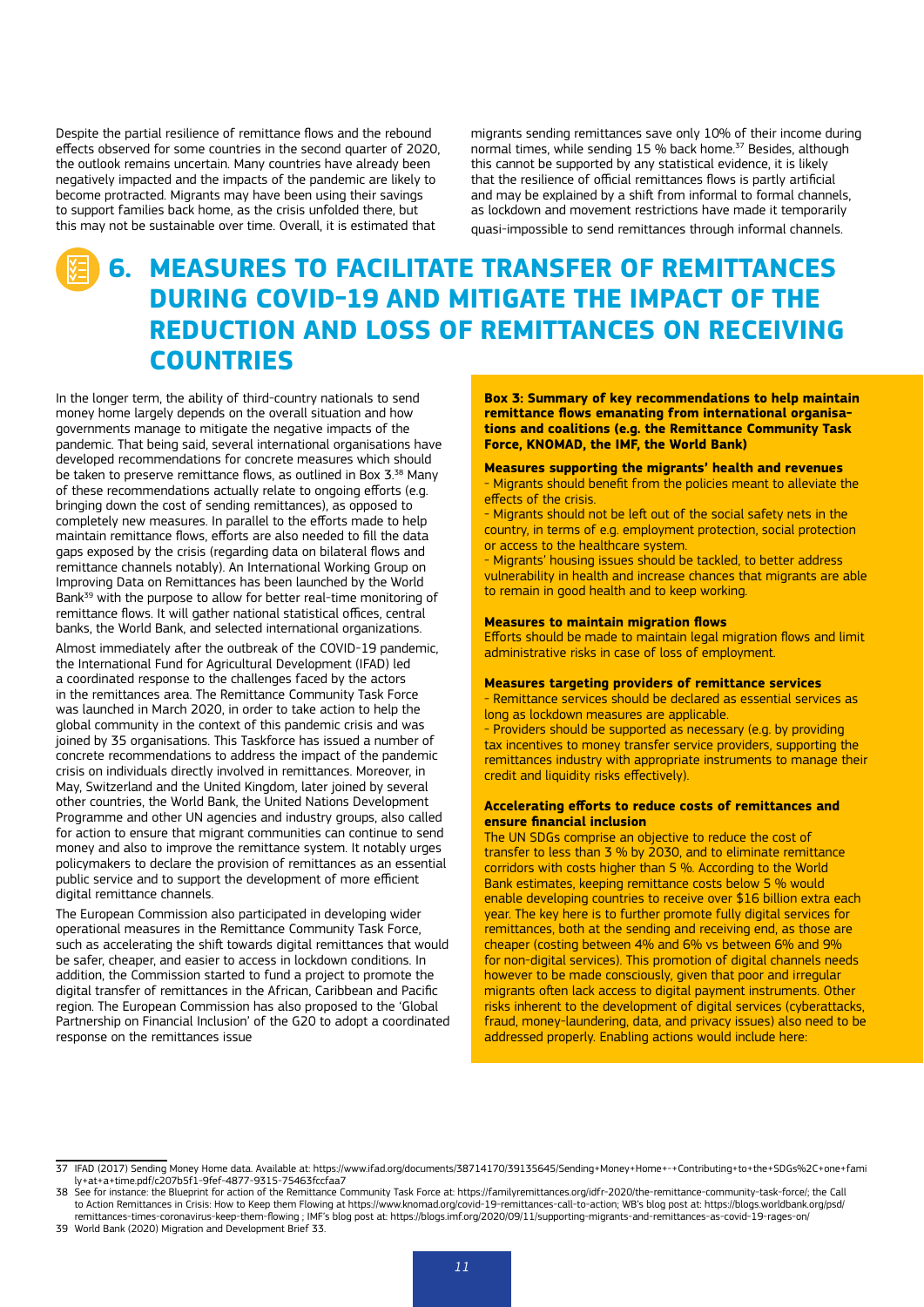- Supporting universal financial access, financial literacy and digital skills in both sending and receiving countries - Addressing infrastructure barriers (by promoting interoperability and integrated cross-border payment solutions, relaxing caps on how much can be transferred digitally,through mobile phones for example)

- Addressing regulatory barriers (by strengthening regulatory capacity for enforcing AML/CFT [compliance](http://www.fatf-gafi.org/publications/fatfgeneral/documents/statement-covid-19.html), supporting the development of Digital ID solutions and promoting proportionate Know-Your-Customer (KYC) requirements, while preserving AML/ CFT standards).

Source: Blueprint for action of the Remittance Community Task Force at: [https://](https://familyremittances.org/idfr-2020/the-remittance-community-task-force/) [familyremittances.org/idfr-2020/the-remittance-community-task-force/.](https://familyremittances.org/idfr-2020/the-remittance-community-task-force/) the Call to Action Remittances in Crisis: How to Keep them Flowing at [https://www.knomad.org/](https://www.knomad.org/covid-19-remittances-call-to-action) [covid-19-remittances-call-to-action;](https://www.knomad.org/covid-19-remittances-call-to-action) WB's blog post at: [https://blogs.worldbank.org/psd/](https://blogs.worldbank.org/psd/remittances-times-coronavirus-keep-them-flowing) [remittances-times-coronavirus-keep-them-flowing](https://blogs.worldbank.org/psd/remittances-times-coronavirus-keep-them-flowing) ; IMF's blog post at: [https://blogs.imf.](https://blogs.imf.org/2020/09/11/supporting-migrants-and-remittances-as-covid-19-rages-on/) [org/2020/09/11/supporting-migrants-and-remittances-as-covid-19-rages-on/](https://blogs.imf.org/2020/09/11/supporting-migrants-and-remittances-as-covid-19-rages-on/)

### **Measures and policies adopted in the EU and the OECD to mitigate the reduction and loss of remittances**

This section includes an overview of concrete measures taken by Member States in relation to remittances specifically. Measures which have been taken to support migrants' health and income and to maintain migration flows have been discussed in EMN COVID-19 series Inform  $\#1^{40}$  and Inform  $\#3^{41}$  respectively.

During the lockdown itself, some Member States declared remittance services as essential services (see also section 4.3 above). Whilst no examples of support schemes specifically targeting remittance providers have been identified by reporting Member States, some countries (Belgium, Finland and Estonia)42 highlighted remittance providers had access to general support schemes.

### **Accelerating efforts to reduce costs of remittances and ensure financial inclusion**

France increased its efforts towards "*bi-bancarisation*", with an aim to allow migrant workers to have a bank account in both the country of origin and the host country, within the same bank or at two partner banks, so that preferential pricing for remittance transfers would apply. A legislative proposal to allow greater flexibility in the marketing of foreign banking services and to broaden the range of services that can be marketed was filed to the Parliament at the end of July 2020 in order to encourage remittances sent by African diasporas to their family in the countries of origin.

France also reported an initiative seeking to put in place a tax exemption for remittances sent to Africa.

Germany reiterated its commitment to meet the SDG objective of reducing the transaction costs of remittances to less than 3% by 2030.

Several Member States, as well as providers, have taken measures to encourage the use of digital services. The COVID-19 crisis accelerated the move towards digitalisation. Post offices launched and scaled up their digital services, notably digital wallets which were available for the unbanked customers and were cheaper than the traditional cash and bank transfers.43 BigPay, a money app that can be used internationally, reported an increase in transaction volume of 469 % during the first half 2020<sup>44</sup> and other financial technology services (fintechs) acting as remittance platforms similarly reported significant growth, notably in the numbers of new customers.45 Greece, for example, launched a campaign to increase

the use of digital transfers to the migrant's countries of origin. In many countries, certain private companies launched campaigns to incentivise the use of digital channels by, for instance, offering reduced fees. Western Union for instance applied 50% reductions for essential workers.46

The acceleration in the use of digital services is facilitated by strategic partnerships between providers and fintechs. For example, in Africa, the most expensive region to send remittances in the world, the leading payment platform of the region, MFS Africa, has announced<sup>47</sup> over the summer its partnership with the global money transfer start-up, PaySii, to help facilitate remittances in Africa (through instant mobile-to-mobile money transfers which is less costly).

### **Measures and policies adopted in receiving countries to mitigate the reduction and loss of remittances**

Receiving countries have also on their side started to take measures to mitigate the impact of the reduction of remittances for their population. The measures taken so far are mostly to encourage the flow of remittances. In Jordan, for example, banking regulations have been relaxed: the Jordan central bank allowed Western Union to make remittances available online, including for people who do not have a bank account. Western Union money transfers to this country can be delivered home to recipients. In Bangladesh and Sri Lanka, incentives have also been put in place to foster remittances. The Sri Lankan authorities and the Bangladesh central bank have exempted incoming remittances from several existing regulations and taxes. Remittances have been encouraged also in Nepal, particularly via a public call to use digital remittance transfers to bank accounts and by increasing the maximum amounts of transferable funds. In Pakistan, remittance regulations have been relaxed and a new remittance loyalty programme was launched, in collaboration with actors from the private sector, aimed at incentivising the use of digital channels for sending remittances. Pakistan has also taken several measures to compensate for the decline in remittances. The government reduced telephonic transfer fees on amounts between USD 100-200 (or € 84-168), reduced lag time in reimbursing banks for remittance charges, waived a tax on withdrawing cash from remittances received on a bank account, and provided extra support to overseas Pakistanis who send money home. Finally, among the incentives for remittances, the Lebanese central bank set a more favourable exchange rate for Lebanese sending money home to their families from abroad via wire transfer companies.

On the side of the private sector, several digital operators of remittances have reduced or waived their fees for certain operations. Cebuana Lhuillier for example waived remittance fees for donations to relief operations in the Philippines. In Malawi, the president has requested banks and mobile money service providers to reduce fees on all electronic money transactions to promote the use of electronic money services. Free remittance services were also implemented in El Salvador: the Salvadoran government announced early May this initiative with some money transfer services (Western Union, Moneygram, Vía Américas) for transactions from bank account to bank account up to USD 3.000 (or € 2.527) in May. The Central Bank of Russia has also waived the fees for the provision of peer-to-peer remittances up to RUB 100.000 (or  $\epsilon$  1.107).

<sup>40</sup> EMN/OECD (2020) EU and OECD Member States responses to managing residence permits and migrant unemployment during the COVID-19 pandemic – EMN-OECD Inform. Brussels: European Migration Network.

<sup>41</sup> European Migration Network (2020). Maintaining flows of legal migrant workers in essential sectors in times of pandemic – EMN-OECD Inform. Brussels: European Migration Network.

<sup>42</sup> In Estonia possible for Estonian companies only.

<sup>43</sup> Remittance Community Task Force (2020), Task Force Brief #4, 7 July 2020, available at: https://www.remittancesgateway.org/remittances-community-task-force-19/rctf19 briefs/

<sup>44</sup> Remittance Community Task Force (2020), Task Force Must Read #5, 7 September 2020, available at: https://www.remittancesgateway.org/remittances-community-taskforce-19/rctf19-briefs/

<sup>45</sup> https://frogcapital.com/think-frog/azimo-sees-over-50-customer-growth-amid-covid-19-partners-with-scb-and-alipay/

<sup>46</sup> Information collected via DG FISMA.

<sup>47</sup> See announcements in the press: https://africabusinesscommunities.com/tech/tech-news/mfs-africa-partners-with-paysii-to-drive-cheaper-remittances-across-the-continent/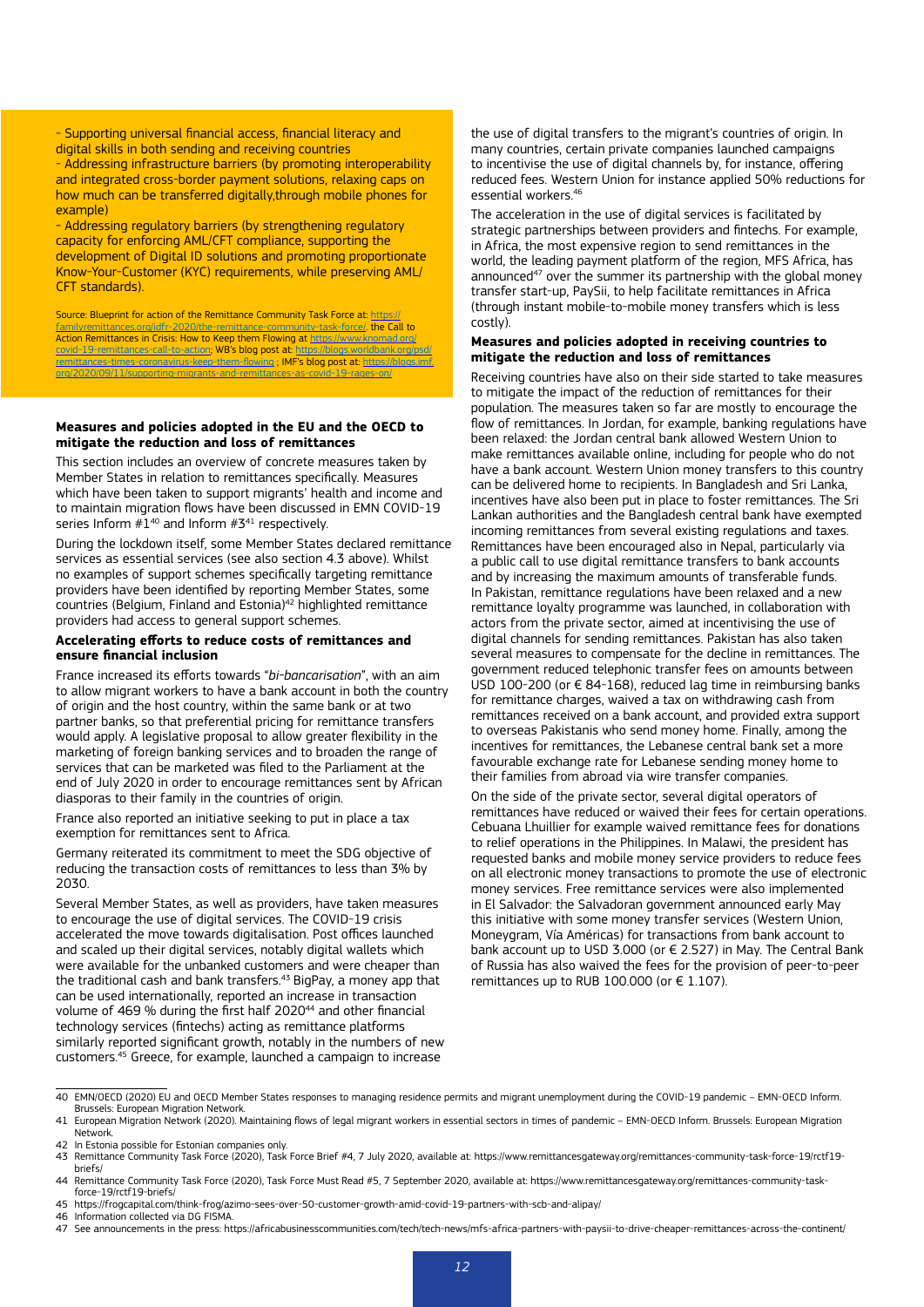## **ANNEX**

## **TABLE 1: BALANCE OF COMPENSATION OF EMPLOYEES AND PERSONAL TRANSFERS, 2018**

| <b>TIME</b>              | 2018                             |                                                                                   |              |  |  |  |
|--------------------------|----------------------------------|-----------------------------------------------------------------------------------|--------------|--|--|--|
|                          | Primary income:                  | Secondary income: Personal transfers (Current transfers between resident and non- |              |  |  |  |
| <b>BOP_ITEM (Labels)</b> | <b>Compensation of employees</b> | resident households)                                                              |              |  |  |  |
| <b>GEO (Labels)</b>      |                                  |                                                                                   |              |  |  |  |
| European Union - 27      | 10,040.1                         | $-17,347.3$                                                                       |              |  |  |  |
| countries (from 2020)    |                                  |                                                                                   |              |  |  |  |
| European Union - 28      | 9,603.8                          | $-22,007.6$                                                                       |              |  |  |  |
| countries (2013-2020)    |                                  |                                                                                   |              |  |  |  |
| <b>Belgium</b>           | 7,051                            | $-1,305$                                                                          |              |  |  |  |
| <b>Bulgaria</b>          | 684.6                            | 1,155.6                                                                           |              |  |  |  |
| <b>Czechia</b>           | 1,170.3                          | $-193.5$                                                                          |              |  |  |  |
| <b>Denmark</b>           | $-1,710.5$                       | $\vdots$                                                                          | C            |  |  |  |
| Germany                  | $-1,118$                         | $-5,149$                                                                          |              |  |  |  |
| <b>Estonia</b>           | 214.1                            | 66.7                                                                              |              |  |  |  |
| <b>Ireland</b>           | $-95$                            | $-779$                                                                            |              |  |  |  |
| <b>Greece</b>            | $-1,140.8$                       | $-383.2$                                                                          |              |  |  |  |
| <b>Spain</b>             | 2,466                            | $\ddot{\cdot}$                                                                    | c            |  |  |  |
| <b>France</b>            | 20,540                           | $-10,524$                                                                         |              |  |  |  |
| Croatia                  | 1,446                            | 1,326.2                                                                           |              |  |  |  |
| <b>Italy</b>             | 4,542                            | $-4,514.4$                                                                        |              |  |  |  |
| <b>Cyprus</b>            | -8                               | $-233$                                                                            |              |  |  |  |
| Latvia                   | 487                              | 141                                                                               |              |  |  |  |
| Lithuania                | $-38.2$                          | 689.6                                                                             |              |  |  |  |
| Luxembourg               | $-10,116$                        | $-102$                                                                            |              |  |  |  |
| <b>Hungary</b>           | 2,322.1                          | 292                                                                               |              |  |  |  |
| <b>Malta</b>             | $-55$                            | $-80$                                                                             |              |  |  |  |
| <b>Netherlands</b>       | $-8,657$                         | $-468.3$                                                                          |              |  |  |  |
| <b>Austria</b>           | $-1,603$                         | $-622$                                                                            |              |  |  |  |
| Poland                   | $-2,561.1$                       | 2,543.7                                                                           |              |  |  |  |
| Portugal                 | 220                              | $\ddot{\cdot}$                                                                    | $\mathsf{C}$ |  |  |  |
| Romania                  | 1,033.5                          | 2,713.6                                                                           |              |  |  |  |
| <b>Slovenia</b>          | 281.6                            | 0.5                                                                               |              |  |  |  |
| Slovakia                 | 1,419.4                          | 44.4                                                                              |              |  |  |  |
| <b>Finland</b>           | 79                               | $-155$                                                                            |              |  |  |  |
| Sweden                   | 874.8                            | 75.8                                                                              |              |  |  |  |
| <b>United Kingdom</b>    | $-436.3$                         | $-4,660.3$                                                                        |              |  |  |  |
| Iceland                  | 5                                | $-155.8$                                                                          |              |  |  |  |
| <b>Norway</b>            | $\ddot{\phantom{0}}$             | $\mathsf{C}$                                                                      | C            |  |  |  |
| Switzerland              | $-20,468.4$                      | $\ddot{\cdot}$                                                                    | $\mathsf{C}$ |  |  |  |

Source: Eurostat (BOP\_REM6)

Note: c means confidential data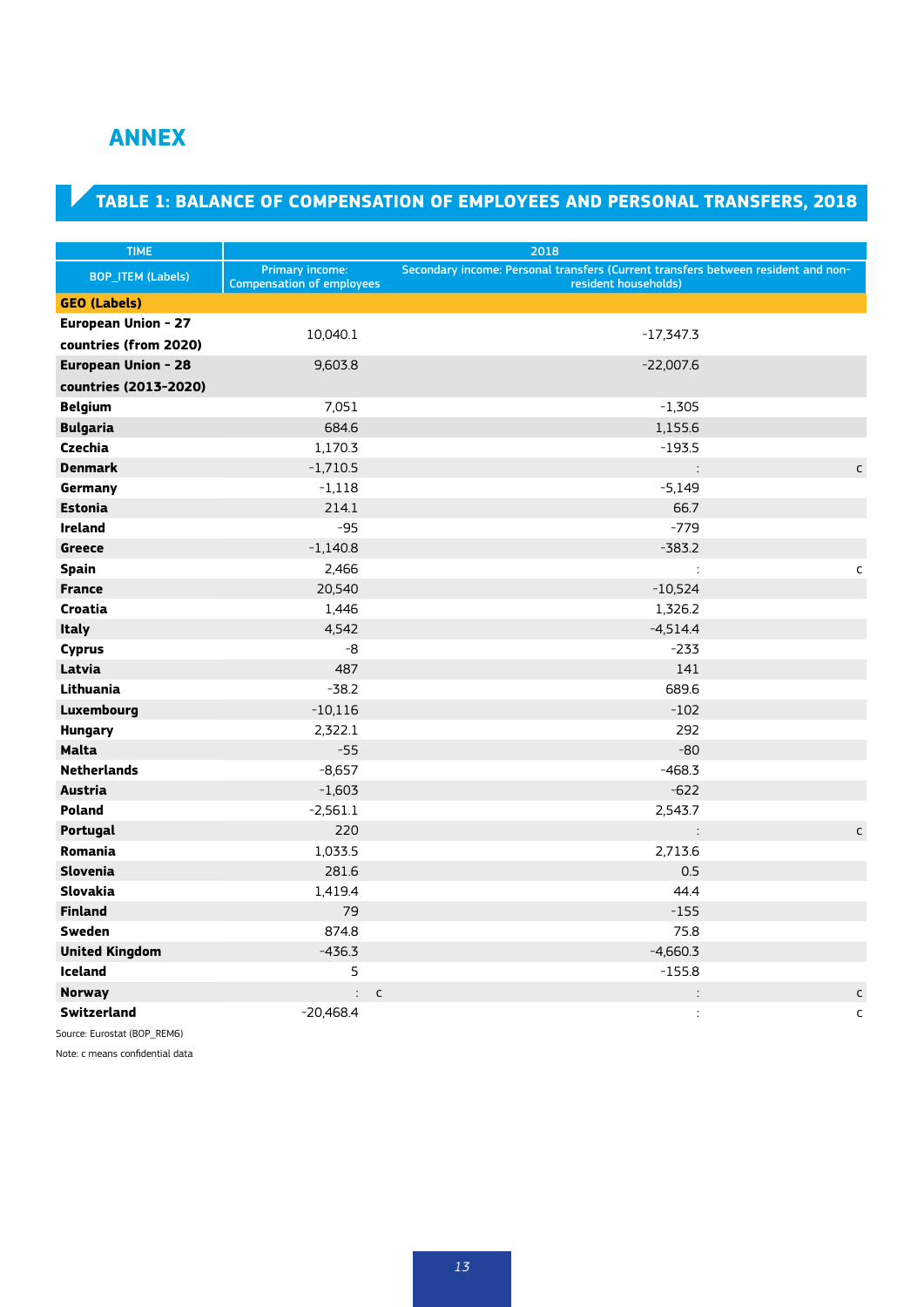## **TABLE 2: MIGRANT REMITTANCE INFLOWS (US\$ MILLION) AS A SHARE OF GDP IN 2019 (%)**

| <b>EU Member State</b> | Migrant remittance inflows as share of GDP |
|------------------------|--------------------------------------------|
| Croatia                | 6.63                                       |
| <b>Bulgaria</b>        | 3.50                                       |
| Latvia                 | 3.49                                       |
| <b>Romania</b>         | 2.97                                       |
| Luxembourg             | 2.88                                       |
| <b>Hungary</b>         | 2.55                                       |
| <b>Belgium</b>         | 2.45                                       |
| Lithuania              | 2.43                                       |
| <b>Cyprus</b>          | 2.38                                       |
| <b>Estonia</b>         | 1.85                                       |
| Slovakia               | 1.85                                       |
| Portugal               | 1.83                                       |
| <b>Malta</b>           | 1.77                                       |
| <b>Czech Republic</b>  | 1.55                                       |
| <b>Poland</b>          | 1.07                                       |
| Slovenia               | 1.02                                       |
| <b>France</b>          | 0.95                                       |
| <b>Spain</b>           | 0.71                                       |
| <b>Austria</b>         | 0.68                                       |
| <b>Sweden</b>          | 0.62                                       |
| <b>Italy</b>           | 0.52                                       |
| Germany                | 0.44                                       |
| <b>Denmark</b>         | 0.39                                       |
| <b>Finland</b>         | 0.33                                       |
| <b>Netherlands</b>     | 0.26                                       |
| <b>Greece</b>          | 0.25                                       |
| <b>Ireland</b>         | 0.15                                       |

Source: World Bank Annual Remittances Data, 2018 Inward data (updated as of April 2020)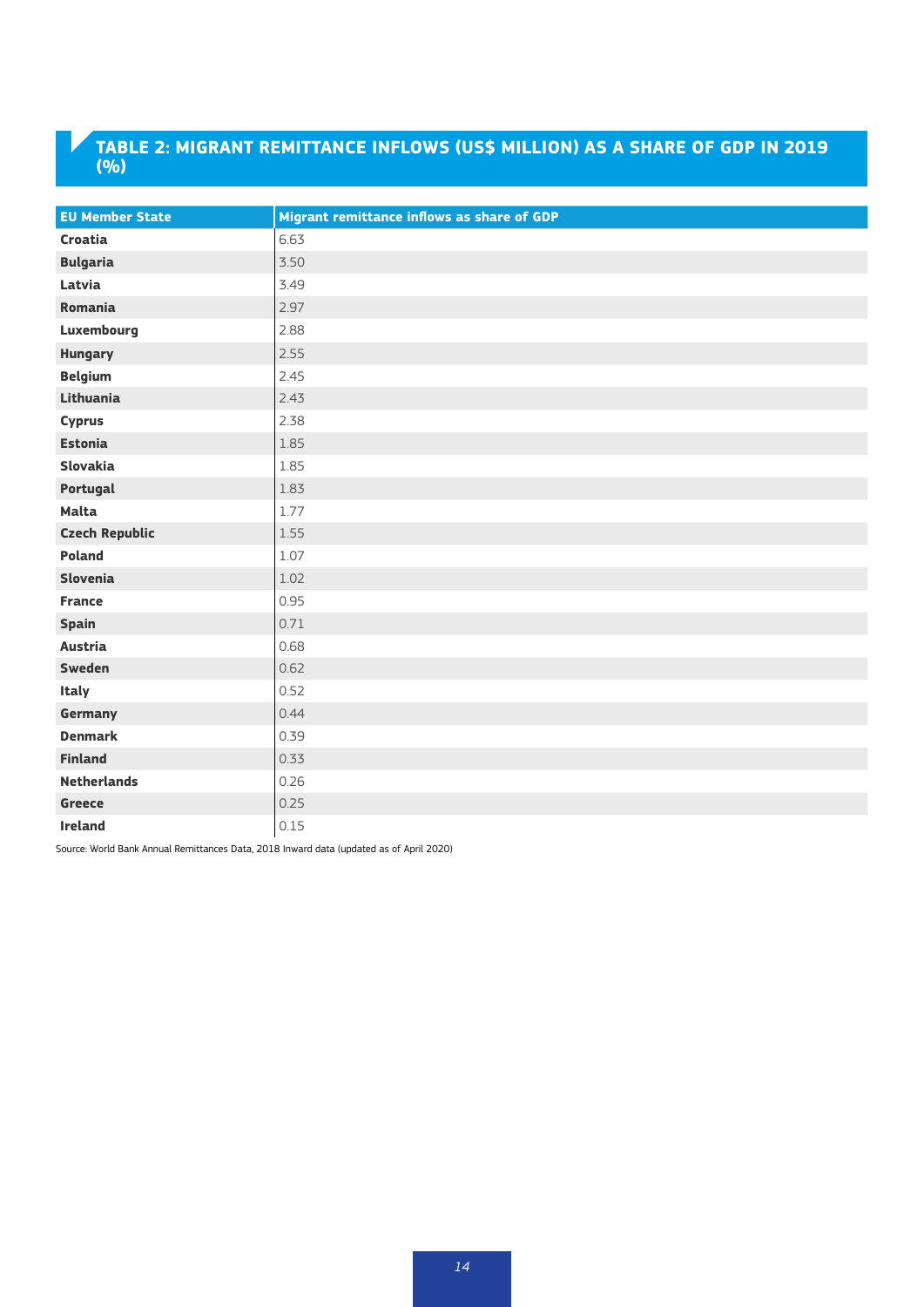## **TABLE 3: STOCK OF MIGRANTS AND DESTINATION OF REMITTANCES**

| <b>Italy</b>                                                                |                                         |                                                            |                    |  |  |  |
|-----------------------------------------------------------------------------|-----------------------------------------|------------------------------------------------------------|--------------------|--|--|--|
| Top 10 countries of citizen-<br>ship of foreigners (outside EU<br>and OECD) | <b>Number of inhabitants in</b><br>1000 | Top 10 recipient of remittanc-<br>es (outside EU and OECD) | <b>Million USD</b> |  |  |  |
| <b>Albania</b>                                                              | 440                                     | China                                                      | 1,177              |  |  |  |
| <b>Morocco</b>                                                              | 417                                     | <b>Nigeria</b>                                             | 1,047              |  |  |  |
| China                                                                       | 291                                     | <b>Morocco</b>                                             | 1,027              |  |  |  |
| <b>Ukraine</b>                                                              | 237                                     | <b>Philippines</b>                                         | 660                |  |  |  |
| <b>Philippines</b>                                                          | 168                                     | <b>India</b>                                               | 612                |  |  |  |
| <b>India</b>                                                                | 152                                     | Egypt                                                      | 573                |  |  |  |
| <b>Bangladesh</b>                                                           | 132                                     | <b>Albania</b>                                             | 502                |  |  |  |
| Moldova                                                                     | 132                                     | Senegal                                                    | 425                |  |  |  |
| <b>Egypt</b>                                                                | 120                                     | <b>Ukraine</b>                                             | 323                |  |  |  |
| <b>Pakistan</b>                                                             | 114                                     | <b>Tunisia</b>                                             | 322                |  |  |  |

| <b>Germany</b>                                                              |                                         |                                                            |                    |  |  |  |  |
|-----------------------------------------------------------------------------|-----------------------------------------|------------------------------------------------------------|--------------------|--|--|--|--|
| Top 10 countries of citizen-<br>ship of foreigners (outside EU<br>and OECD) | <b>Number of inhabitants in</b><br>1000 | Top 10 recipient of remittanc-<br>es (outside EU and OECD) | <b>Million USD</b> |  |  |  |  |
| <b>Turkey</b>                                                               | 1,331                                   | Lebanon                                                    | 878                |  |  |  |  |
| <b>Syria</b>                                                                | 655                                     | <b>Russia</b>                                              | 781                |  |  |  |  |
| <b>Russia</b>                                                               | 224                                     | <b>Vietnam</b>                                             | 748                |  |  |  |  |
| Afghanistan                                                                 | 211                                     | <b>Nigeria</b>                                             | 699                |  |  |  |  |
| <b>Iraq</b>                                                                 | 202                                     | China                                                      | 646                |  |  |  |  |
| <b>Bosnia and Herzegovina</b>                                               | 171                                     | <b>Thailand</b>                                            | 635                |  |  |  |  |
| <b>Serbia</b>                                                               | 168                                     | <b>Serbia</b>                                              | 617                |  |  |  |  |
| <b>Kosovo</b>                                                               | 134                                     | <b>Turkey</b>                                              | 503                |  |  |  |  |
| <b>Ukraine</b>                                                              | 128                                     | <b>Kosovo</b>                                              | 389                |  |  |  |  |
| China                                                                       | 126                                     | <b>Ukraine</b>                                             | 369                |  |  |  |  |

| <b>Belgium</b>                                                                                                                                                                       |    |                    |     |  |  |  |  |
|--------------------------------------------------------------------------------------------------------------------------------------------------------------------------------------|----|--------------------|-----|--|--|--|--|
| Top 10 countries of citizen-<br><b>Number of inhabitants in</b><br>Top 10 recipient of remittanc-<br>ship of foreigners (outside EU<br>es (outside EU and OECD)<br>1000<br>and OECD) |    | <b>Million USD</b> |     |  |  |  |  |
| <b>Morocco</b>                                                                                                                                                                       | 81 | <b>Morocco</b>     | 508 |  |  |  |  |
| <b>Turkey</b>                                                                                                                                                                        | 37 | China              | 118 |  |  |  |  |
| <b>Syria</b>                                                                                                                                                                         | 27 | <b>Nigeria</b>     | 110 |  |  |  |  |
| <b>Democratic Republic of the</b><br>Congo                                                                                                                                           | 22 | <b>India</b>       | 77  |  |  |  |  |
| Afghanistan                                                                                                                                                                          | 19 | <b>Serbia</b>      | 65  |  |  |  |  |
| Iraq                                                                                                                                                                                 | 15 | <b>Thailand</b>    | 42  |  |  |  |  |
| <b>Russia</b>                                                                                                                                                                        | 13 | <b>Russia</b>      | 37  |  |  |  |  |
| <b>Cameroon</b>                                                                                                                                                                      | 13 | <b>Philippines</b> | 34  |  |  |  |  |
| <b>India</b>                                                                                                                                                                         | 13 | <b>Turkey</b>      | 33  |  |  |  |  |
| China                                                                                                                                                                                | 12 | Lebanon            | 33  |  |  |  |  |

Source: Eurostat 2020 data (for Top 10 countries of citizenship of foreigners (outside EU and OECD) (MIGR\_POP1CTZ) and World Bank Bilateral Remittances Matrix, 2017 data (updated as of April 2018)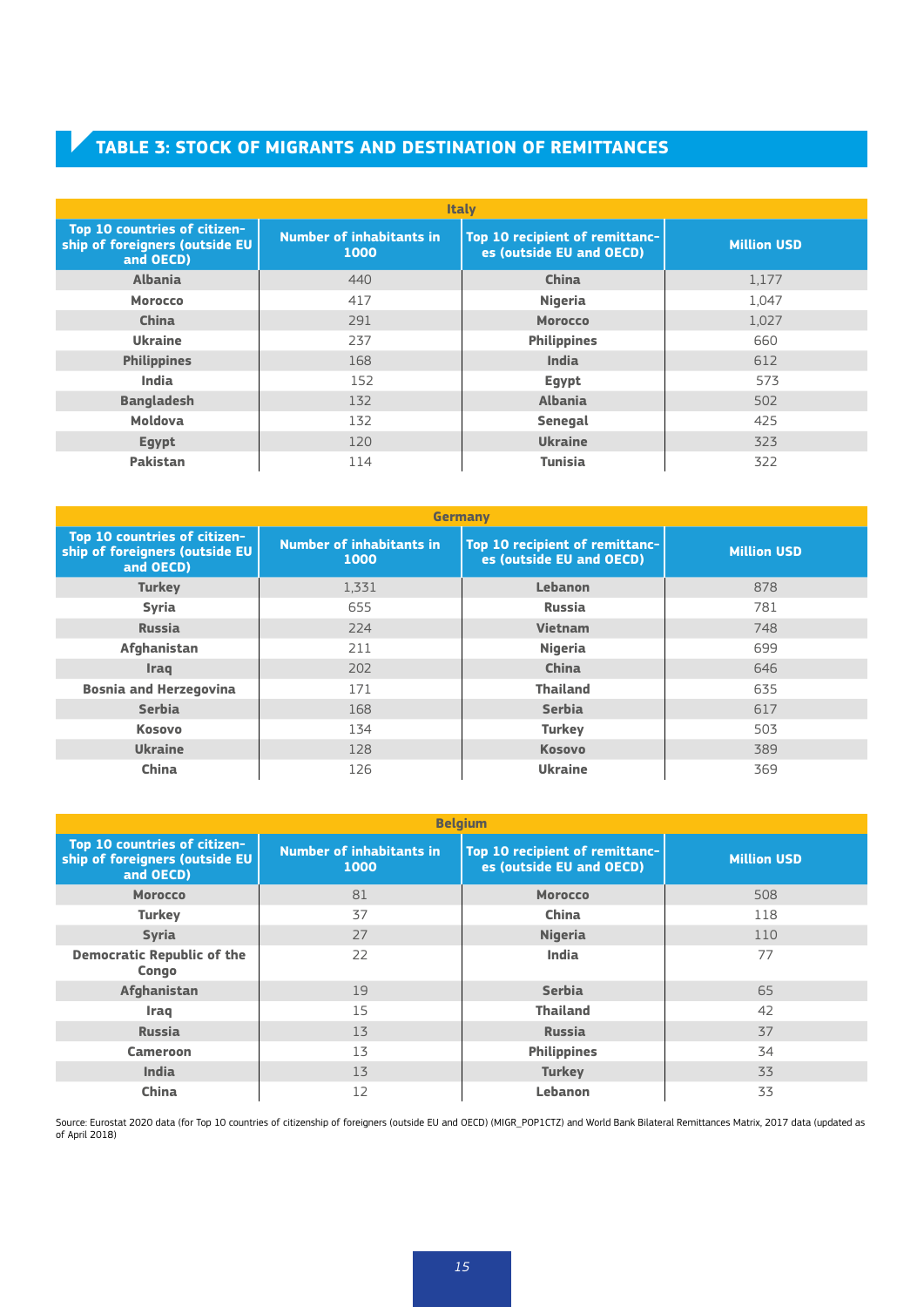## **TABLE 4: UNEMPLOYMENT RATES, TOTAL POPULATION AND FOREIGN BORN, Q2-2020 VS Q2-2019**

|                                              | <b>Total</b> |                      | Foreign-born                |                       |
|----------------------------------------------|--------------|----------------------|-----------------------------|-----------------------|
|                                              | 2019-Q2      | 2020-Q2              | 2019-Q2                     | 2020-Q2               |
| European Union - 27<br>countries (from 2020) | 6.6          | 6.7                  | 10.7                        | 11.8                  |
| <b>Belgium</b>                               | 5.3          | 4.9                  | 10.4                        | 9.9                   |
| <b>Bulgaria</b>                              | 4.2          | 5.9                  | $\ddot{\cdot}$              | $\mathbb{C}^{\times}$ |
| Czechia                                      | 1.9          | 2.4                  | 2.5                         | 3.1                   |
| <b>Denmark</b>                               | 4.7          | 5.2                  | 8.7                         | 7.3                   |
| Germany                                      | 3.1          | $\ddot{\phantom{a}}$ | 5.4                         | $\mathbb{C}^{\times}$ |
| <b>Estonia</b>                               | 5.1          | $7.1\,$              | 5.3                         | $7.1\,$               |
| Ireland                                      | 5.4          | 5.1                  | 6.2                         | 6.2                   |
| <b>Greece</b>                                | 16.9         | 16.7                 | 28.7                        | 31.4                  |
| <b>Spain</b>                                 | 14           | 15.3                 | 18.8                        | 23.4                  |
| <b>France</b>                                | $8.1\,$      | 6.8                  | 12.2                        | 10.3                  |
| Croatia                                      | 6.1          | 6.5                  | 5.6                         | 4.6                   |
| <b>Italy</b>                                 | 9.8          | 7.7                  | 13.2                        | 9.7                   |
| <b>Cyprus</b>                                | 6.5          | 6.8                  | 7.3                         | 8                     |
| Latvia                                       | 6.4          | 8.6                  | 6.3                         | 9.6                   |
| Lithuania                                    | 6.2          | 8.6                  | $\ddot{\ddot{\varepsilon}}$ | 8.1                   |
| <b>Luxembourg</b>                            | 5.3          | 6.4                  | 6.8                         | 7.1                   |
| <b>Hungary</b>                               | 3.3          | 4.6                  | 2.1                         | 4.2                   |
| <b>Malta</b>                                 | 3.6          | 4.4                  | 3.9                         | 5.7                   |
| <b>Netherlands</b>                           | 3.3          | 3.8                  | 5.8                         | 6.2                   |
| <b>Austria</b>                               | 4.5          | 5.7                  | 8.3                         | 11.6                  |
| Poland                                       | 3.2          | 3.1                  | 6.4                         | 4.9                   |
| Portugal                                     | 6.3          | 5.6                  | 8.5                         | 9.8                   |
| Romania                                      | 3.8          | 5.4                  | $\ddot{\cdot}$              | $\mathbb{C}^{\times}$ |
| Slovenia                                     | 4.2          | 5.2                  | 6.4                         | 7.2                   |
| Slovakia                                     | 5.7          | 6.6                  | $\ddot{\phantom{a}}$        | $\ddot{\phantom{a}}$  |
| Finland                                      | 7.7          | 8.9                  | 13.7                        | 13.8                  |
| Sweden                                       | 7.1          | 9.1                  | 15.1                        | 19.2                  |
| <b>United Kingdom</b>                        | 3.7          | 3.7                  | 4.6                         | 4.4                   |
| Iceland                                      | 4.3          | 6.5                  | $\mathbb{C}^{\mathbb{Z}}$   | 9.6                   |
| <b>Norway</b>                                | 3.4          | 4.4                  | $6.1\,$                     | 8.8                   |
| Switzerland                                  | 4.2          | 4.6                  | 6.9                         | 7.1                   |

Source: Eurostat, LFSQ\_ERGACOB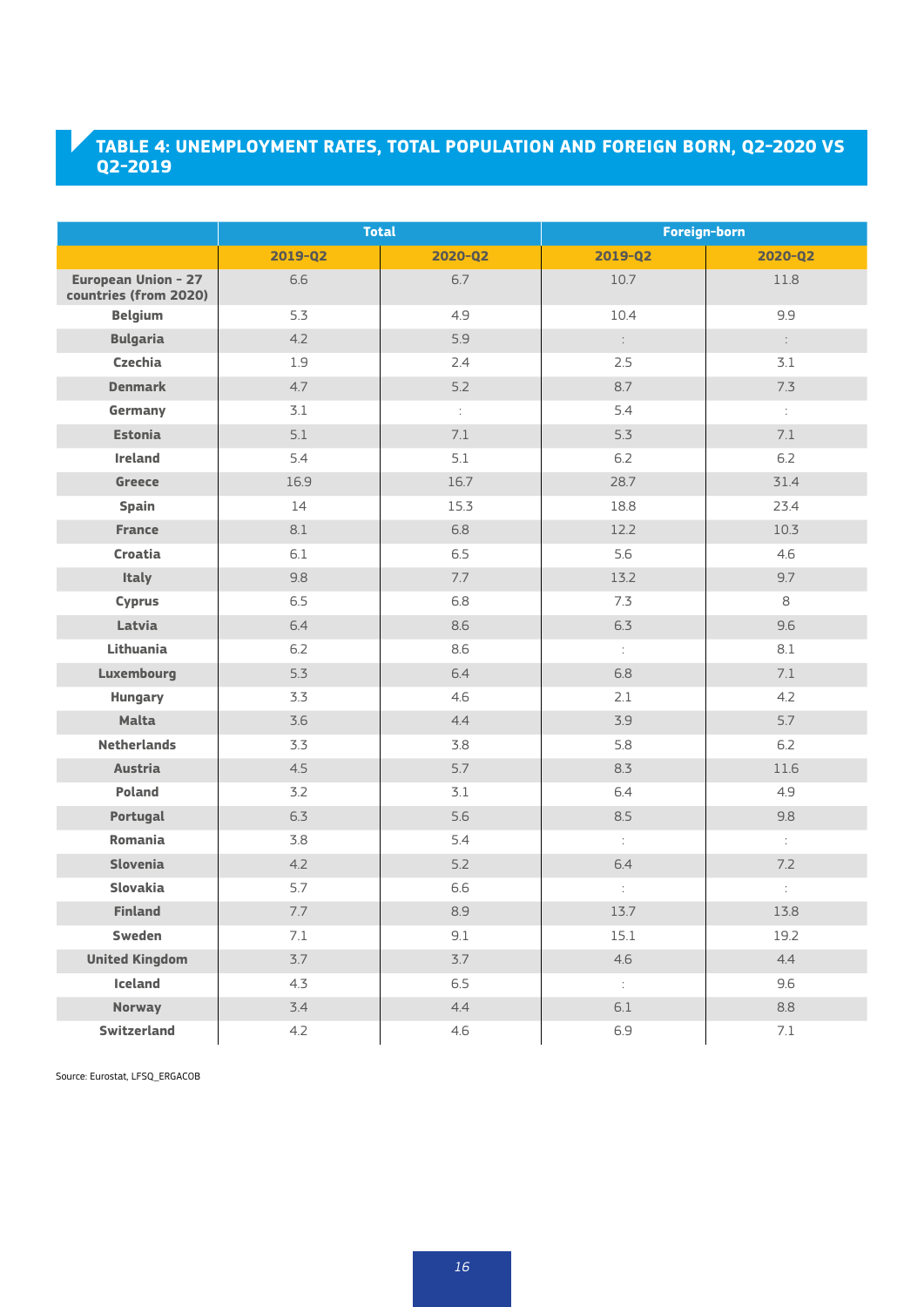## **TABLE 5: REMITTANCES SENT FROM EU COUNTRIES, 2015-2020 (INDEX BASE Q1 2015 = 100)**

| <b>EU Member</b><br><b>State</b> | 2015 Q1 | 2019 Q1 | 2019 Q2 | 2019 Q3 | 2019 Q4 | 2020 Q1 | 2020 Q2 |
|----------------------------------|---------|---------|---------|---------|---------|---------|---------|
| <b>Austria</b>                   | 100     | 121     | 137     | 128     | 141     | 118     | 127     |
| <b>Belgium</b>                   | 100     | 115     | 145     | 128     | 144     | 120     | 165     |
| <b>Bulgaria</b>                  | 100     | 109     | 118     | 133     | 127     | 117     | 103     |
| <b>Cyprus</b>                    | 100     | 130     | 133     | 136     | 146     | 133     | 138     |
| <b>Czech</b><br>Republic         | 100     | 247     | 265     | 267     | 296     | 278     | 254     |
| <b>Estonia</b>                   | 100     | 254     | 264     | 283     | 296     | 236     | 197     |
| <b>Finland</b>                   | 100     | 102     | 101     | 100     | 100     | 99      | 99      |
| <b>France</b>                    | 100     | 121     | 121     | 119     | 119     | 118     | 116     |
| Germany                          | 100     | 138     | 166     | 181     | 167     | 129     | 138     |
| <b>Greece</b>                    | 100     | 118     | 130     | 136     | 132     | 124     | 121     |
| <b>Hungary</b>                   | 100     | 212     | 215     | 204     | 216     | 229     | 155     |
| Italy                            | 100     | 112     | 118     | 121     | 124     | 104     | 123     |
| Latvia                           | 100     | 77      | 93      | 89      | 97      | 72      | 33      |
| Lithuania                        | 100     | 98      | 106     | 110     | 98      | 81      | 48      |
| <b>Malta</b>                     | 100     | 135     | 148     | 135     | 132     | 120     | 124     |
| <b>Netherlands</b>               | 100     | 139     | 167     | 151     | 153     | 126     | 151     |
| Poland                           | 100     | 321     | 340     | 351     | 333     | 303     | 310     |
| Romania                          | 100     | 87      | 92      | 101     | 101     | 96      | 84      |
| <b>Slovak</b><br>Republic        | 100     | 147     | 150     | 152     | 159     | 136     | 106     |
| Slovenia                         | 100     | 159     | 185     | 181     | 170     | 149     | 88      |
| Sweden                           | 100     | 135     | 146     | 129     | 185     | 125     | 124     |
| <b>EU</b> aggregate*             | 100     | 136     | 152     | 152     | 152     | 130     | 140     |

Source: IMF, quarterly balance of payments data.

Notes: - Sum of "compensation of employees" and "personal transfers" (debit). Index calculated on remittances expressed in US dollar terms

- EU aggregate\*: data is missing for Croatia, Denmark, Ireland, Luxembourg, Portugal and Spain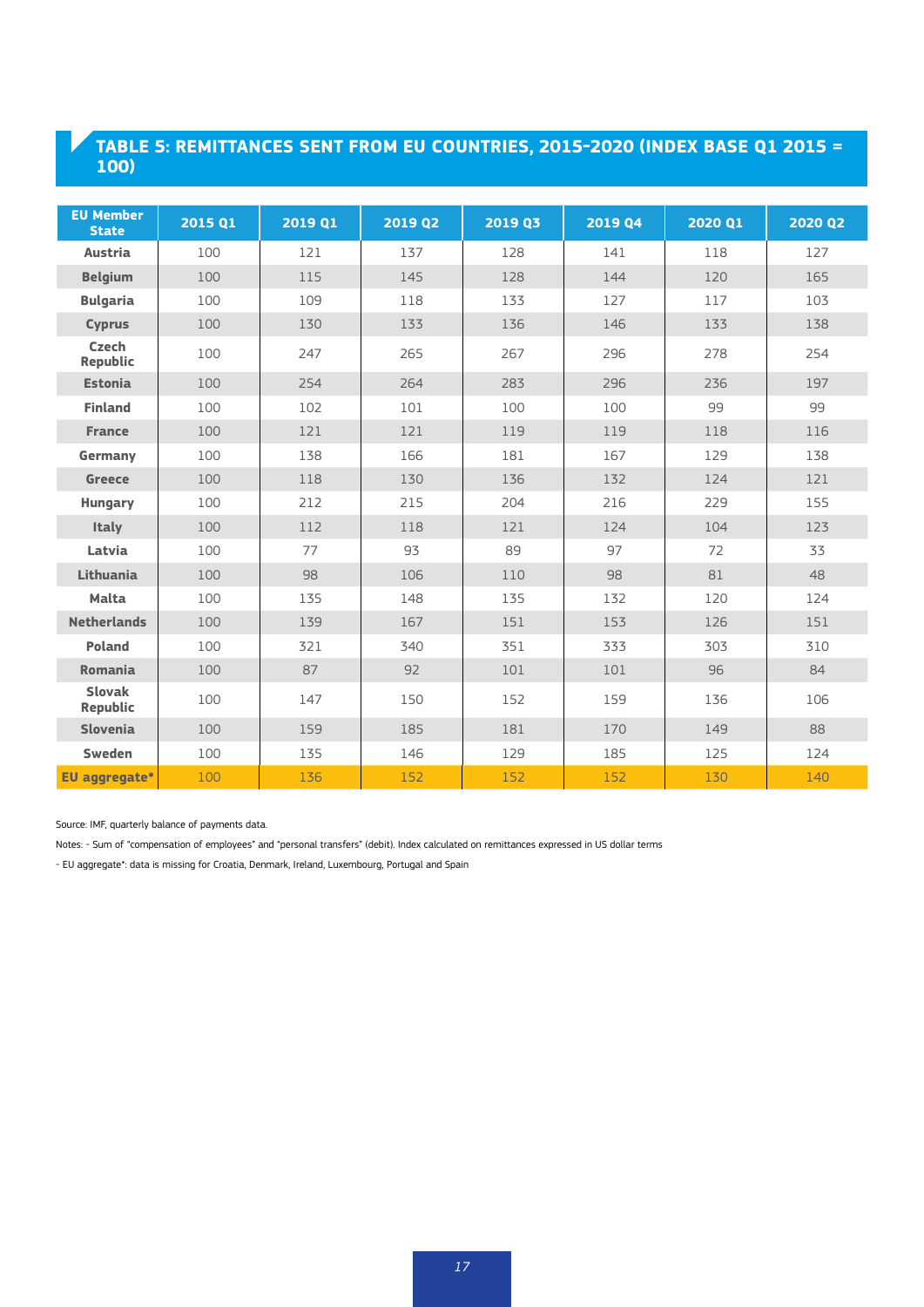## **TABLE 6: REMITTANCES SENT FROM NON-EU OECD COUNTRIES, 2015-2020 (INDEX BASE Q1 2015 = 100)**

| <b>Country</b>                  | 201501 | 201901 | 201902 | 201903 | 201904 | 202001 | 202002 |
|---------------------------------|--------|--------|--------|--------|--------|--------|--------|
| <b>Australia</b>                | 100    | 121    | 89     | 100    | 92     | 96     | 39     |
| Canada                          | 100    | 116    | 118    | 119    | 119    | 107    | 88     |
| Colombia                        | 100    | 86     | 93     | 80     | 95     | 71     | 40     |
| <b>Iceland</b>                  | 100    | 443    | 539    | 540    | 489    | 419    | 305    |
| Japan                           | 100    | 166    | 176    | 189    | 183    | 196    | 206    |
| <b>New Zealand</b>              | 100    | 118    | 130    | 116    | 116    | 123    | 123    |
| <b>Turkey</b>                   | 100    | 204    | 209    | 208    | 239    | 270    | 87     |
| <b>United</b><br><b>Kingdom</b> | 100    | 96     | 99     | 95     | 101    | 93     | 82     |
| <b>United States</b>            | 100    | 119    | 125    | 128    | 126    | 119    | 116    |

Source: IMF, quarterly balance of payments data.

Notes: - Sum of "compensation of employees" and "personal transfers" (debit). Index calculated on remittances expressed in US dollar terms

- Data is missing for Chile, Israel, Mexico, Norway and Switzerland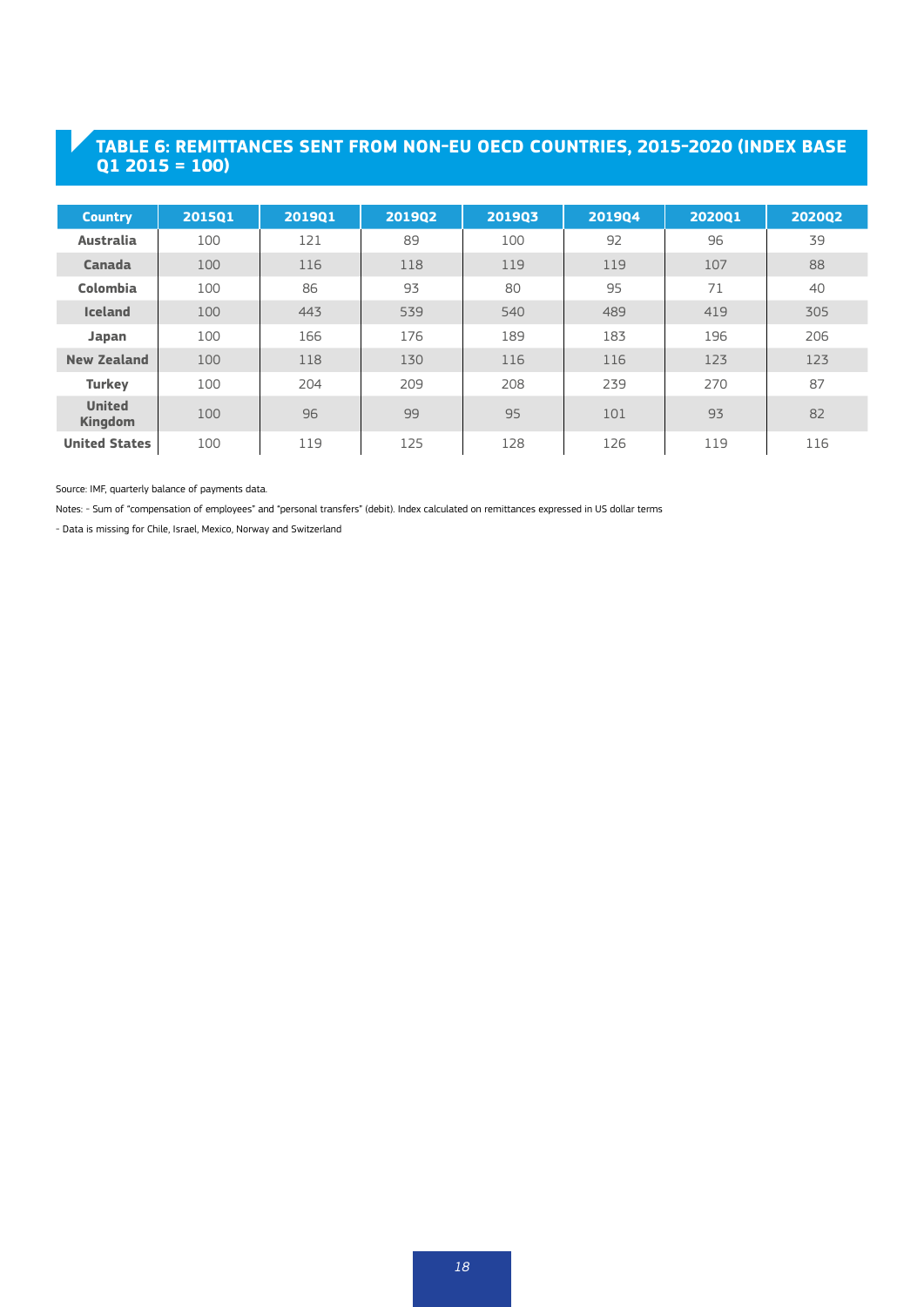## **TABLE 7: COVID-19 STRINGENCY INDEX (0-100; 100 = STRICTEST)**

| <b>EU Member State</b> | <b>March</b> | <b>April</b> |
|------------------------|--------------|--------------|
| <b>Sweden</b>          | 18           | 46           |
| <b>Finland</b>         | 43           | 61           |
| Latvia                 | 39           | 66           |
| <b>Czech Republic</b>  | 58           | 68           |
| <b>Denmark</b>         | 53           | 70           |
| <b>Bulgaria</b>        | 49           | 72           |
| Luxembourg             | 50           | 76           |
| Germany                | 49           | 77           |
| <b>Hungary</b>         | 49           | 77           |
| <b>Slovakia</b>        | 52           | 77           |
| <b>Estonia</b>         | 34           | 77           |
| <b>Netherlands</b>     | 44           | 80           |
| <b>Belgium</b>         | 49           | 81           |
| Lithuania              | 52           | 82           |
| <b>Austria</b>         | 55           | 82           |
| <b>Poland</b>          | 41           | 83           |
| Portugal               | 47           | 83           |
| <b>Greece</b>          | 55           | 84           |
| <b>Spain</b>           | 52           | 85           |
| <b>Romania</b>         | 53           | 87           |
| <b>France</b>          | 67           | 88           |
| Slovenia               | 46           | 88           |
| <b>Ireland</b>         | 40           | 90           |
| <b>Italy</b>           | 84           | 93           |
| <b>Cyprus</b>          | 46           | 94           |
| <b>Croatia</b>         | 51           | 95           |

Source: Oxford COVID-19 Government Response Tracker

Note: The index is a composite measure based on nine response indicators including school closures, workplace closures, and travel bans, rescaled to a value from 0 to 100 (100 = strictest).